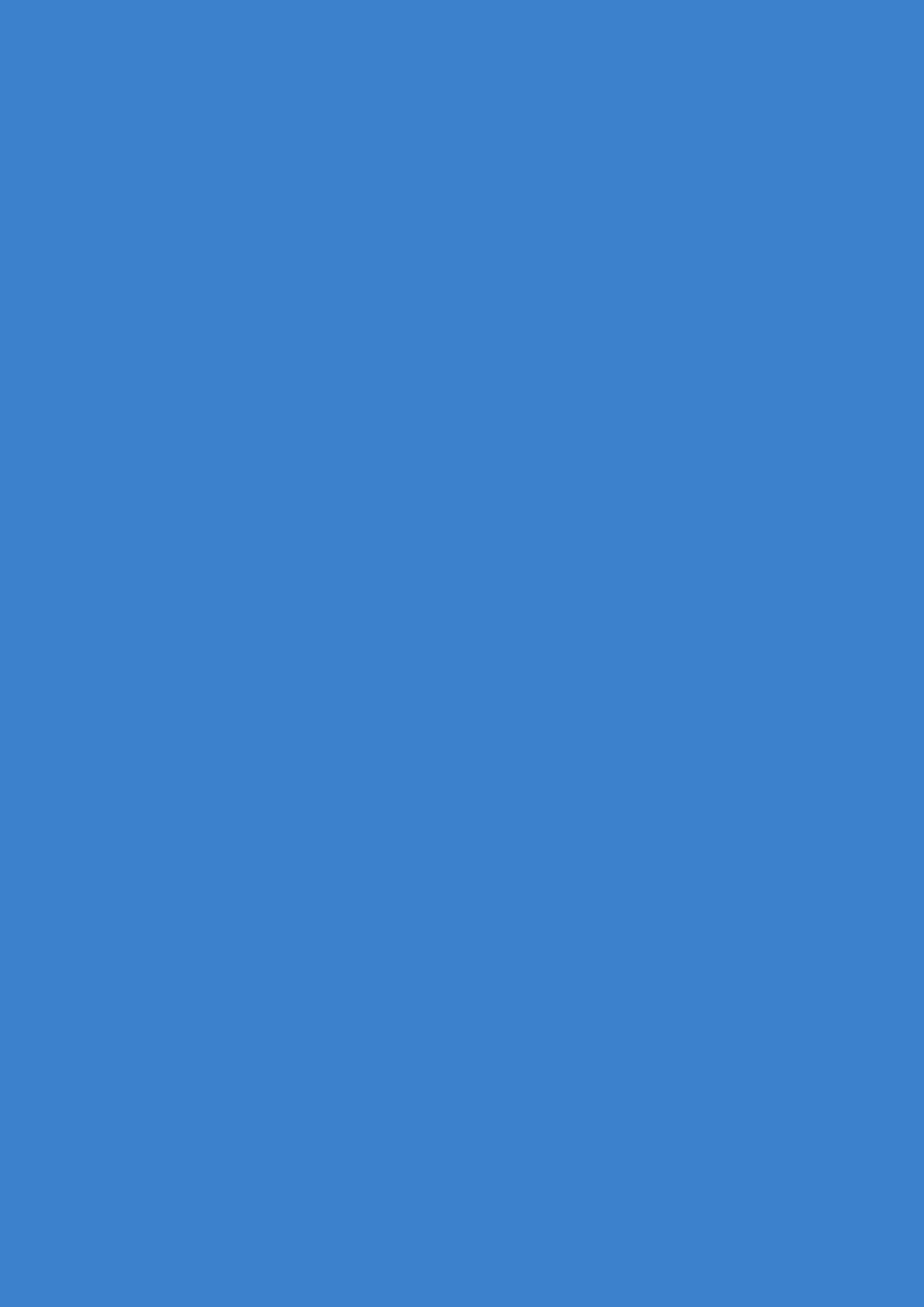# Transforming the bottom line by going back to the future!



We're all in business and we're all constantly searching for the same thing. Something magical with the power to create profit without changing our products, services or customers.

The good news is that I've found it! And it may not be quite what you were expecting. It's been around longer than any technology. It requires no market intelligence. And there's not a hashtag or emoji in sight! Even better, is that there's a simple three-step plan to harness it. Or should I say 'them'.

The opportunity is to be found in our people. Particularly our managers who have the ability to take our culture, our people and our performance to new levels. Like all the greatest opportunities, it has been caused by change. People like us who are running big businesses are (on average) getting older. Yet, in Asia, seventy percent of employees are Millennials. Elsewhere in the world that number is over thirty percent. Between them and the directors who pay their wages lies a huge gulf in culture, expectations and values.

The 'C' suite within so many businesses remains linear and traditional. They have grown-up in a world where the numbers come first, and the culture comes a distant second at best. Employees, on the other hand, are more agile and value-led. They choose to work in ethical, progressive and consultative environments. Only 18% feel that their companies are good at developing leaders. They are uninspired by the 'same old' approach to HR, training and culture. They are desperate to find something newer, better and more empathetic and they are willing to move jobs to find it.

This presents an incredible opportunity. The vast majority of businesses are not bridging the culture gap. They have focused on what their customers want, without making a similar adjustment to the ever-changing needs of their employees. This is so easy to change. Many great businesses have already done it. The majority are run by Millennials. They recognise that, even in the age of technology, people remain our greatest asset, and can produce the greatest returns of all. Each has delivered on these three simple steps:

- They have a clear corporate vision embracing everything they do
- With an agility that allows their people to flourish
- And an empathy that allows them to embrace, not repel, their people

In that setting, managers can be empowered to motivate and engage. We can help those who are more experienced develop more current skills through coaching and mentoring rather than box-ticking and lecturing. They, in turn, can harness the talent within our Millennial and Generation Z workforce. Investing in a new app may be sexier, but developing our people will have a much deeper and more meaningful impact on the bottom line.

I know how busy you are, and how much information you are asked to absorb. It's so easy to push it to one side. But I really hope this thought piece is different. It addresses fundamental issues that are holding back so many businesses and presents a better way forward.

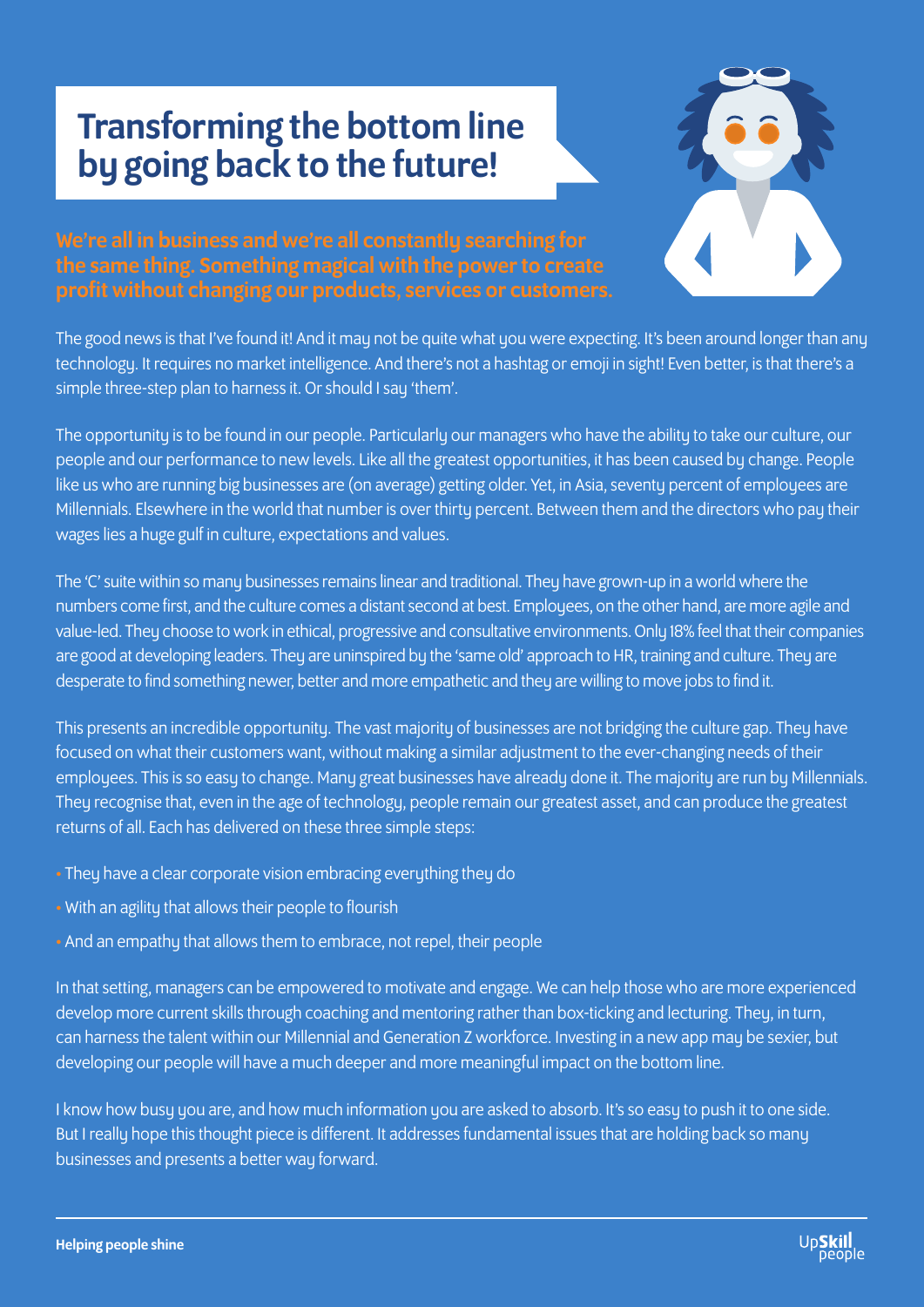# 1 Executive summary

### Greater global uncertainty is being caused because we can no longer keep up with the accelerating pace of change.

This is compounded by the fact that every change, no matter how small, can now be instantly communicated to everyone around the world. Consequently, many businesses feel trapped, unable to forecast or plan ahead, leaving them paralysed, like rabbits caught in the headlights. The traditional business growth drivers of Strategy, Infrastructure, Funding, Risk and Technology have themselves become obstacles to decisionmaking, creating a sense of flux. Even new technology has failed to generate the predicted productivity growth in many industries because the workforce is not sufficiently trained to capitalise on its full potential.



### One vital growth driver remains – people.

Up**Skill**<br>Deople

More than any other economic lever, people demand, drive and deliver change. However, record rates of low unemployment and wage rises have also produced a significant decline in productivity per head in many leading economies. This is because they have literally run out of suitably skilled workers. Therefore, if we want greater productivity and growth despite continued global uncertainty, we need to change the way we treat and develop our people. The new generation of Millennials is here with a completely different set of values and a burning desire for self-fulfilment through development rather than remuneration. This new mindset is infectious and is already spreading to other age groups. Consequently, we must abandon the failed organisational management and behavioural models so widely adopted in the last century. They have not worked because people are not machines. They are far more complex, and organisations must gain a better understanding of their people's real needs if they are to achieve their own corporate goals.

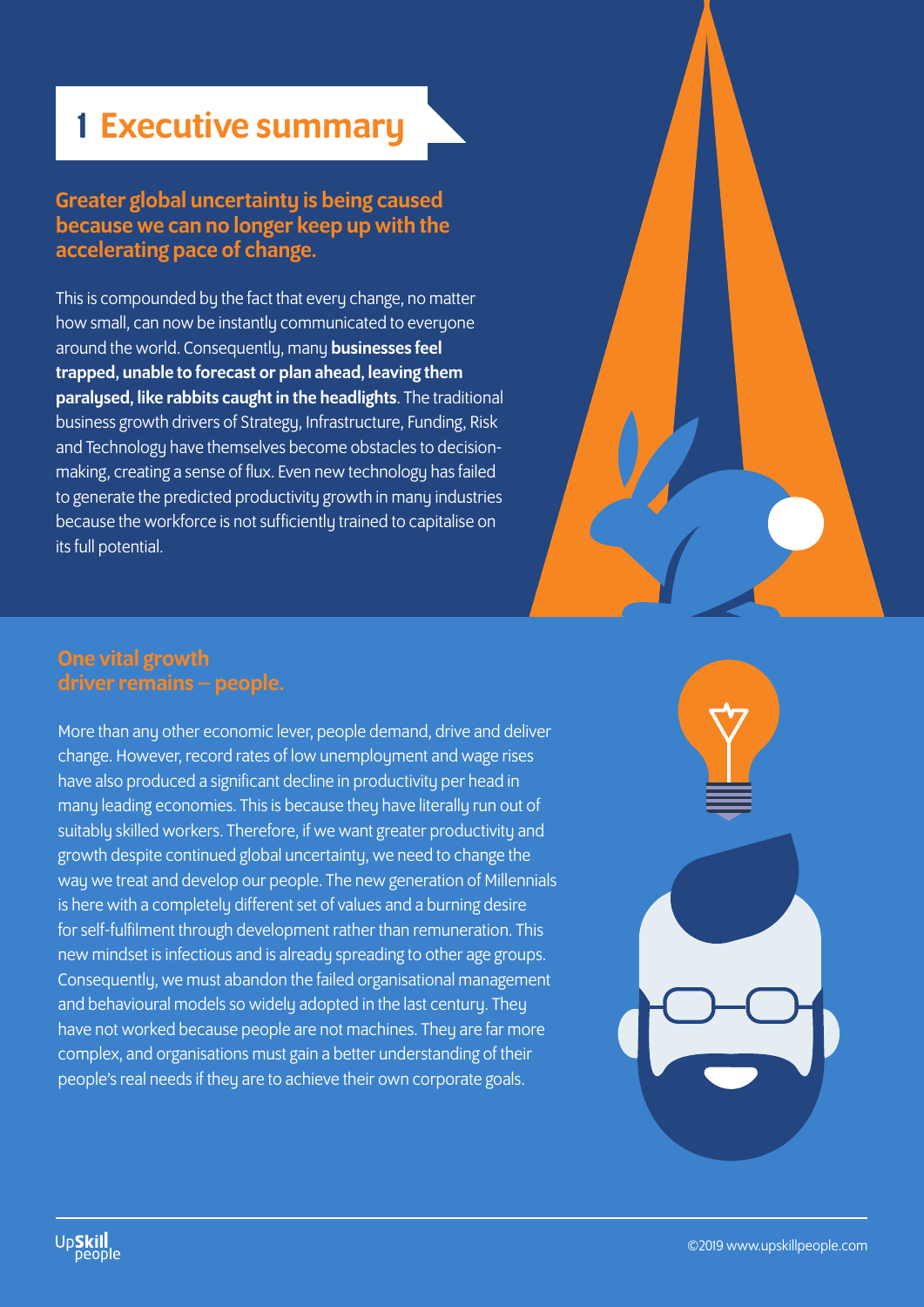### Businesses need to act now to create successful "Millennial Managers" by applying marginal gains theory to achieve significant cumulative incremental improvements in every aspect of their people's daily working lives.

Give them focus by becoming a clearer, more purpose-led organisation. Engage with them, let every voice be heard and act on what is said. Companies must become more flexible so that work integrates more naturally with people's lives. They need to focus on and accelerate the development of their workers' strengths rather than trying to solve their weaknesses. Organisations that create new, more equitable team structures to foster greater collaboration and initiative will be more successful. Leaders must also empower these teams by giving them the freedom to manage themselves. Recognition is invaluable too, as is delivering on the benefits promised.

### Workplace wellbeing and a healthier work/life balance are both proven to yield substantial benefits for every type of organisation.

However, the most important motivator of all to securing employee engagement and therefore increased productivity is development. Business leaders must implement frequent learning interventions and blend these with other self-driven development opportunities so that new, deeper and broader skills can be gained, which are idea rich, practical and useful.

### The increased emphasis on new team structures means that manager development has now become a vital catalyst.

There is a greater need than ever before to upskill and develop effective managers who can maintain motivation and retention. They will lead, rather than drive these new style teams to achieve increased performance and productivity, by acting as coaches and mentors. Creating this new generation of "Millennial Managers" is the key to success but requires a fundamentally different approach to manager learning and development – one that is more interactive and based on mutual respect for all.





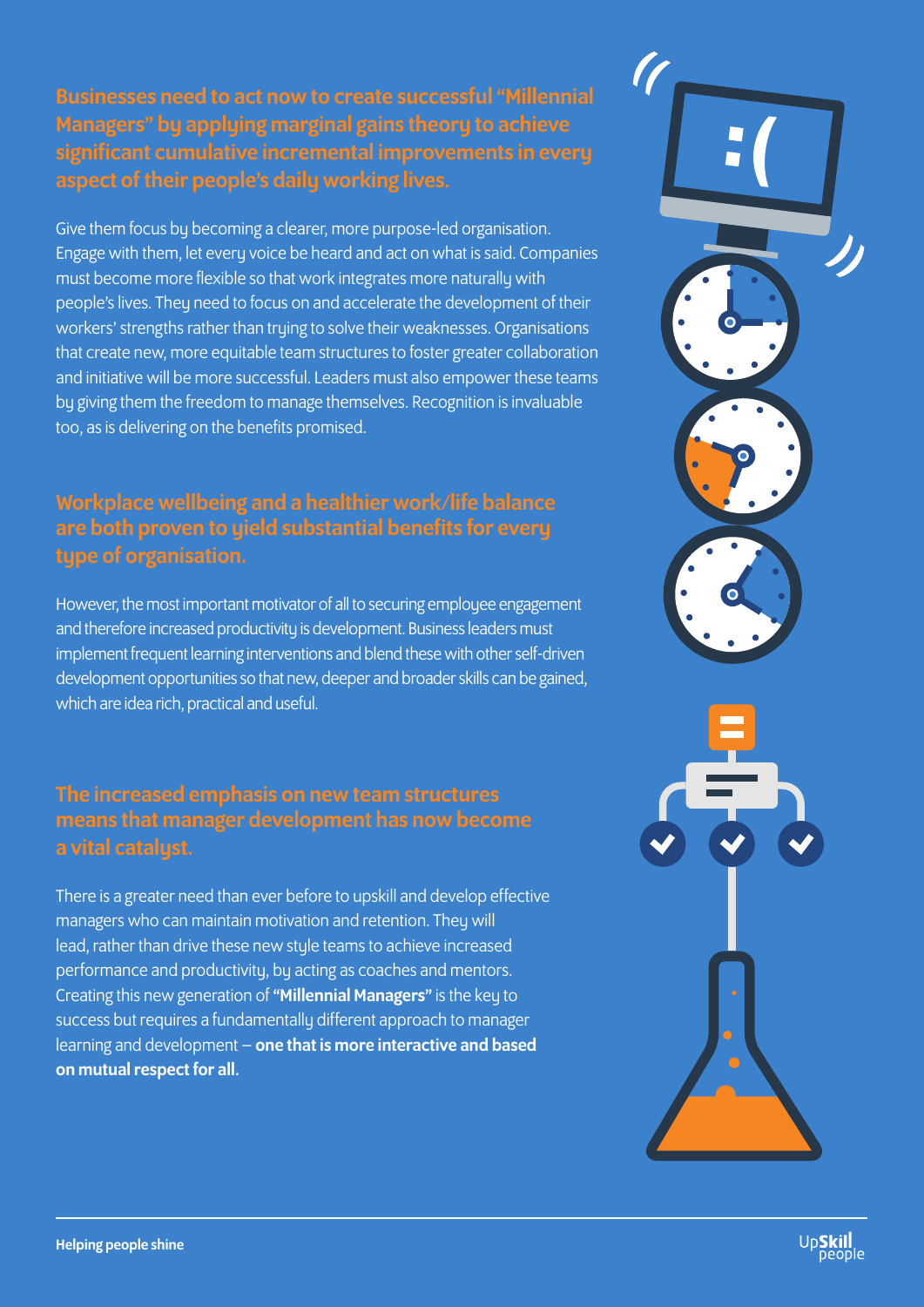

# 2 What on earth is going on?

### Change simultaneously captures our imagination and unnerves us at the same time.

Why? Change itself is nothing new but what's different today compared to 100 or even 10 years ago is the accelerating pace of change. We worry and with good reason because we can't keep up, and this is fuelling an overwhelming sense of uncertainty among individuals and organisations alike.

*Established in 2007, CEPR (Centre for Economic Policy Research)* (1) *a network of over 1300 researchers based mainly in universities throughout Europe created the WUI – World Uncertainty Index and has concluded that global uncertainty is accelerating at a faster rate than ever before.*



### *Source: CEPR*

From a global economic perspective, growth is slowing at a faster pace than envisaged and the US Federal Reserve's dovish monetary policy confirms this (2). The markets are also showing signs of a more pronounced growth slowdown and new long-term trade disputes are not helping. In the Eurozone construction growth is slowing down too and the European Central Bank is reflecting its concerns by keeping interest rates low. In the UK, frustrations over Brexit, poor retail performance generally and continued job losses, particularly in large financial institutions are adding to the picture. The equities market is a great example of the scale and speed of change and the heightened uncertainty this is creating. In 2018, the outlook for Asian growth in the equities market deteriorated due to **four factors:**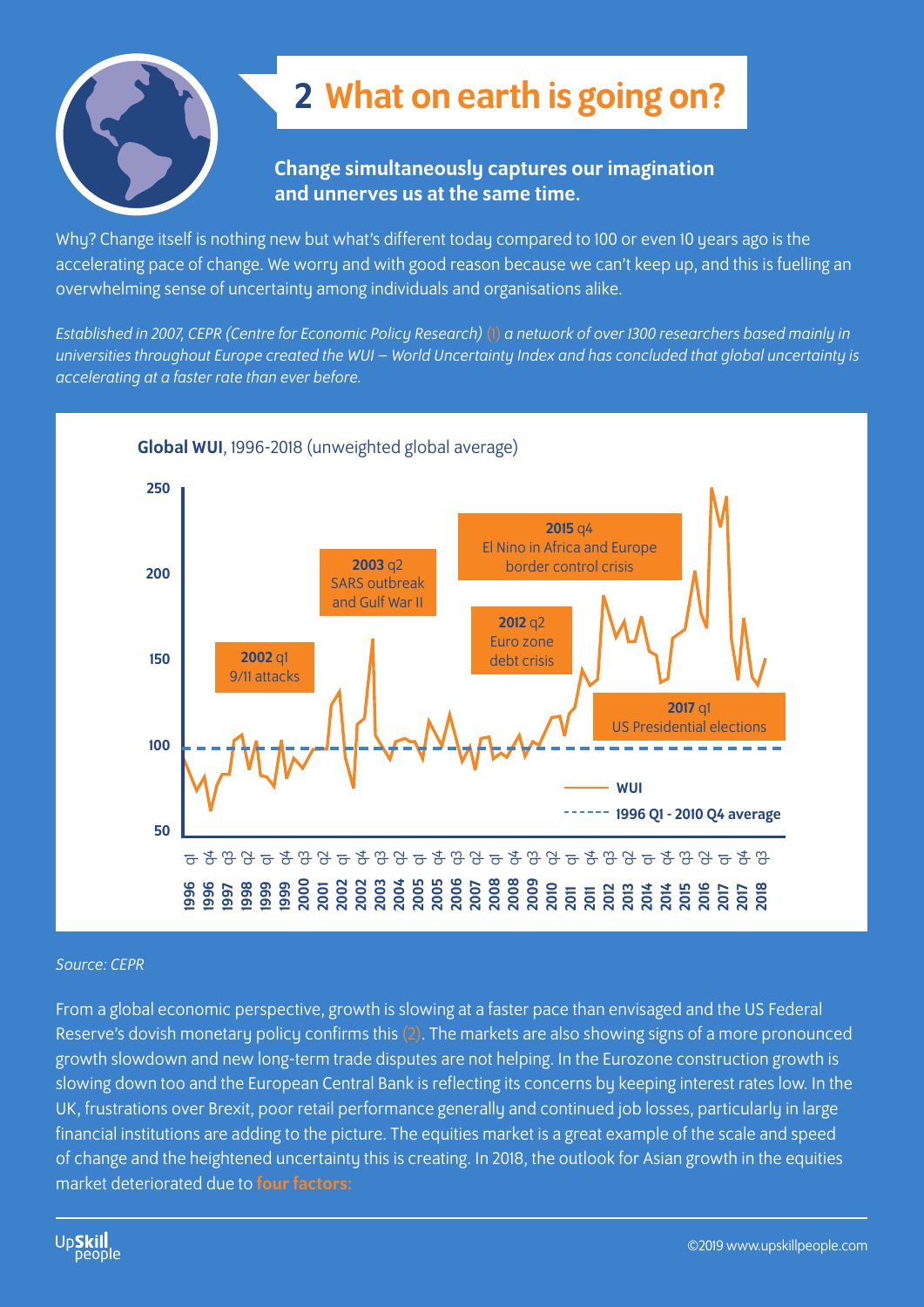- 1. The slowdown in China
- 2. The impact of higher oil prices
- 3. Rising interest rates in markets like India, Indonesia and the Philippines
- 4. The escalating trade war between the US and China (3)

However, by the end of the first quarter 2019, emerging markets equities and debt rebounded, due mostly to a stabilising US dollar, perceived progression of US–China trade talks and recovering oil prices.  $(4)$  At the time, emerging markets' economies were expectedto grow faster than the US economy. However, those trade talks subsequently broke down again in the second quarter, returning unrest to the markets.

# Our rights

The explosion of the Gig Economy and the impact on employmentrelated uncertainty has seen resurgence in the strength of trade unions, notably in the UK, US and Europe, where workers rights are being reaffirmed. Consumers are more aware of their rights too, thanks to Facebook and GDPR, which has created a new age of privacy and personalisation. This has added to uncertainty as companies' previous data-driven marketing is much more restricted.

Many sources of uncertainty can actually offer opportunities if the causes are resolved favourably but where change is so rapid this compounds the perceptions of risk, doubt and uncertainty. Furthermore, these sources of uncertainty have now become so embedded in everyday business life that they represent a significant subconscious burden on effective decisionmaking. For example, in the global retail sector, Millennial purchasing power is growing and by 2025, Bain & Co. (5) forecasts that the Millennials and Generation Z will represent 45% of the global personal luxury goods market. This is a great opportunity for retailers but also a challenge, since younger consumers think and shop very differently than their parents.

In the US, Millennials are expected to overtake Baby Boomers as a percentage of the total population in 2019, as their numbers swell to 73 million and Baby Boomers decline to 72 million. Many of the younger Baby Boomers will enter retirement, which all points to an accelerated decline in spending by them. Replacing this will be particularly challenging because Millennials are the least engaged of any consumer group, which is also a major cause of uncertainty in the global retail sector  $(6)$ .



**+**

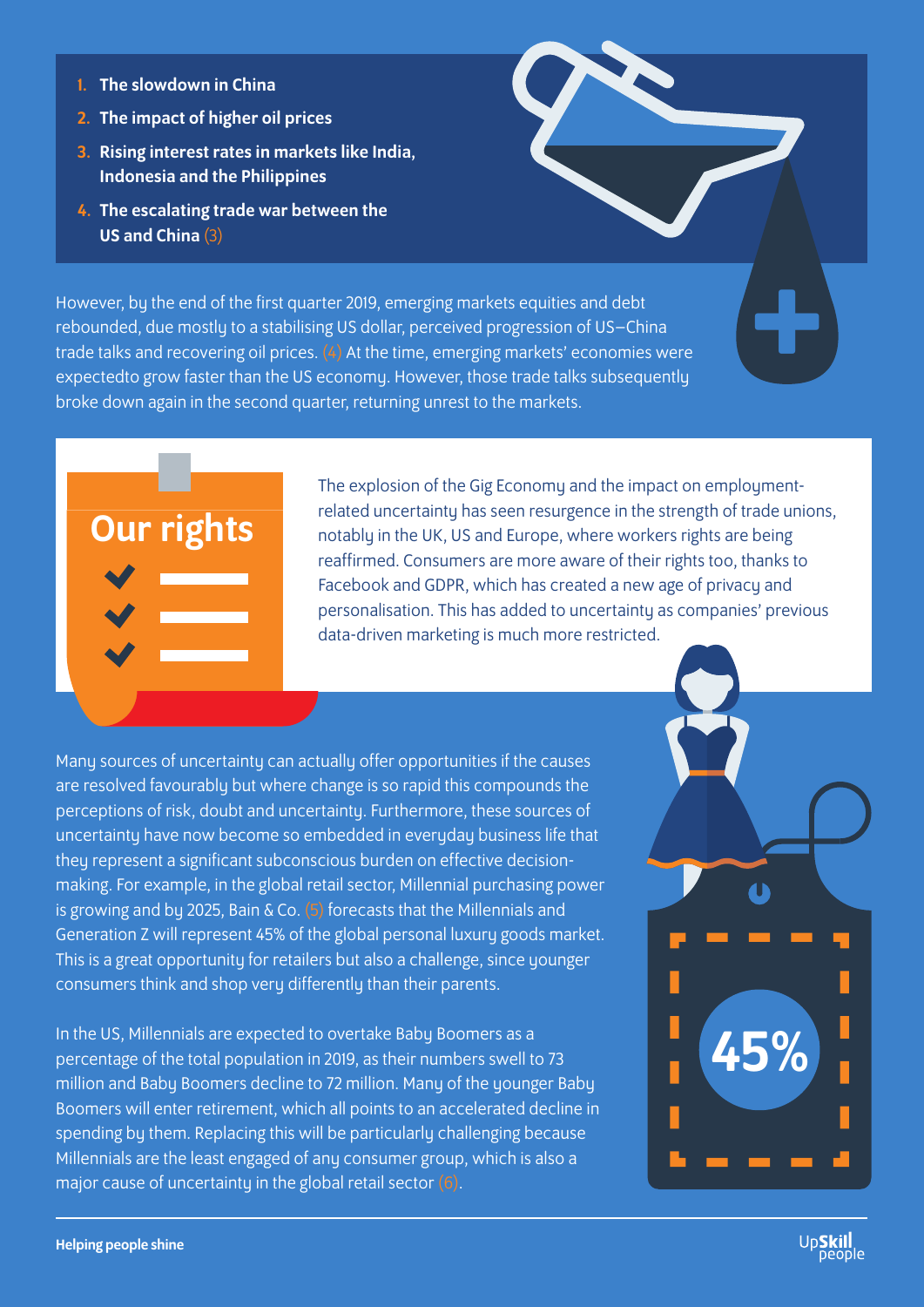### Millennials have the lowest level of customer engagement

Fully engaged Millennials 5%

Gen Xer's 28%

Baby Boomers 33%

**Traditionalists** 38%

*Source: Gallup report* (6)

# 3 Why is nothing working?

### The short answer is the same - global uncertainty.

The biggest growth drivers in business are generally accepted as:

Strategy, Infrastructure, Funding, Risk, Technology and People (including Operations). The most popular focus for some time has of course been new technology, but with the increasing level of global market interdependency, economic and political uncertainty, many of these drivers have themselves become major obstacles to growth. This is why…

### **Strategy**

Uncertainty in the markets – both financial and otherwise has made even short-term strategic planning very hard. Indeed, some CEOs argue that current economic conditions are fluctuating so much as to make it almost impossible to write an effective and relevant business plan, even for the next 12 months. Historically, accelerated growth has often been achieved by launching wave after wave of new and improved products (e.g. Apple). However, as even Apple have found, the rapidly changing global conditions mean that such a strategy is no longer guaranteeing success nor delivering return on the considerable investment. Equally, the other traditional proven route of entering new markets now looks very risky because of the uncertainty and lack of confidence in current trade agreements. Under such circumstances it is understandably very hard for businesses to clarify their vision and set credible, deliverable goals when the sand is constantly moving under their feet. Consequently, strategies are becoming more tactical and short term in nature – lurching from quarter to quarter. Fake news is exacerbating the problem.

Misinformation has always existed in uncertain times. In the last century it was called propaganda, but it served much the same purpose, namely, to confuse and manipulate, preventing effective decision-making. The same is happening again now, although the scale and impact is far greater because of the speed and ease of global communication. Therefore, the ability for companies to gather reliable, accurate and verifiable information they can act upon in confidence has become extremely hard, which again undermines confidence and increases perceived risk. The net result is inertia as companies, watch, wait and see what others in their industry are going to do first before they act themselves. No one wants to take the first step and make a mistake.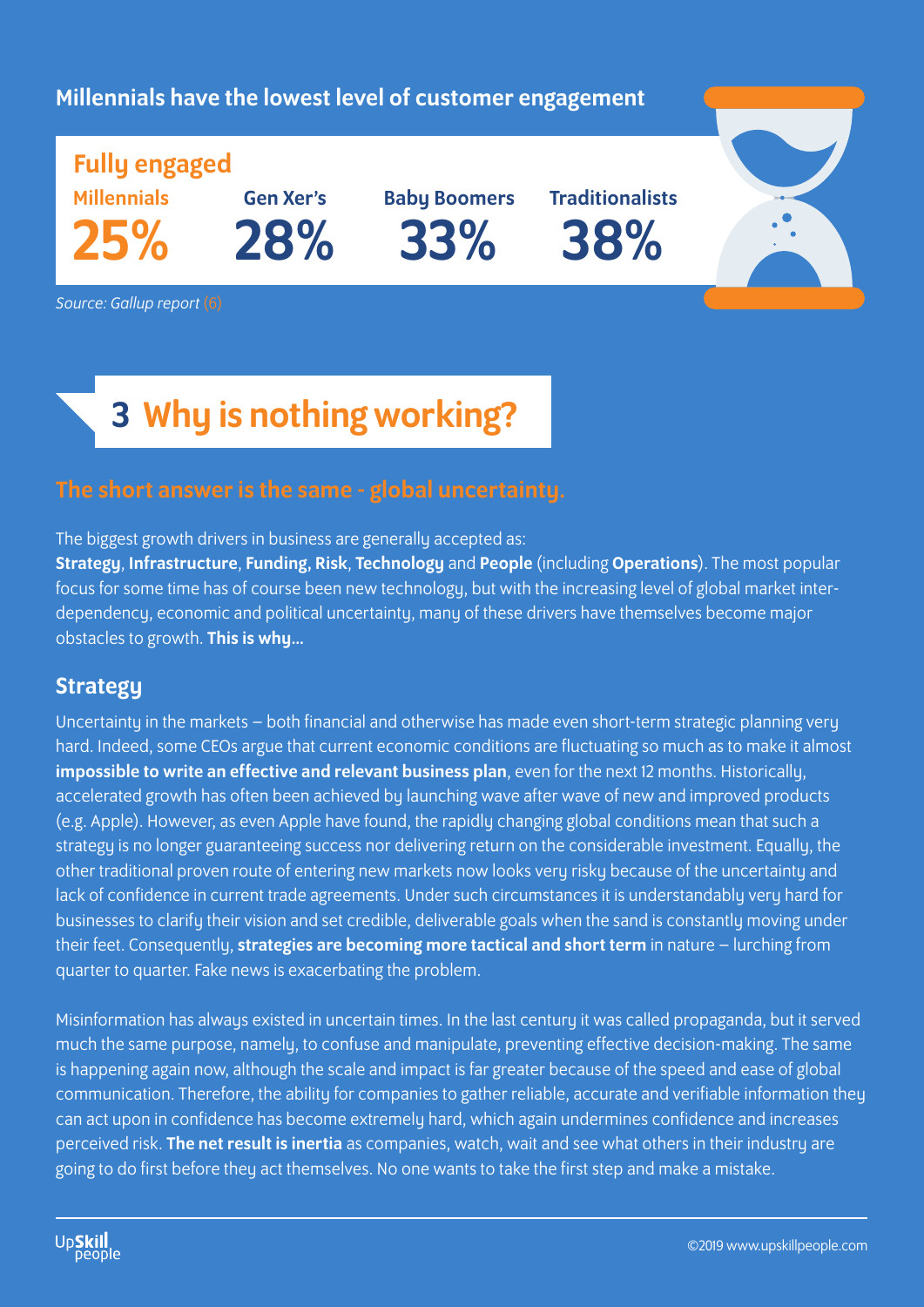

### Funding

### Infrastructure

While large scale economic infrastructure (e.g., transport, utilities and communication and renewable energy) and social infrastructure (e.g., schools, healthcare, prisons, and stadiums) projects appear to be continuing in many countries (China, US, Japan, UK, Germany, Korea, etc.), corporate infrastructure investment does not look so confident. Long term investment projects to improve corporate development and growth – be they complex hi tech change management investment or simply expansion to new larger premises – simply look too risky in the current climate.

Infrastructure growth and funding are intertwined. Funding is a vital lever to growth in so many ways, but it has to be the right kind of funding. Consequently capital, another key business driver, is important too because it goes to the heart of the risk assessment by whoever is backing the investment financially. Sustained global uncertainty is now making it harder for investors to find the right financial investment at the right time. Tariff wars and protectionist policies are also damaging previously strong supplier relationships, which contributes significantly to the level of funding a business may need just for day to day trading. It is also preventing new relationships being forged. These factors all have a potentially dangerous knock on effect, reducing substantially the number of mergers and acquisitions by companies. This is significant because these corporate changes are often the catalyst needed to achieve a step change in growth or facilitate entry into a new geographical market or complementary services.

Instead, we are seeing the funding driver stalling, which may simply result in larger companies swallowing up smaller, failing businesses with no global economic or market benefit.

### Risk

As companies grow, they become more experienced and adept at establishing controls to manage the inevitable risks they face in their business. For SMEs this is often learnt through experience. Economic, trade and political pressures, mostly reported via the popular media rather than independent analytical reports, serve to fan the flames of their disquiet and risk adversity. Stakeholders in such firms compound this pressure and so reduce the appetite to seize new opportunities to grow their businesses (7).



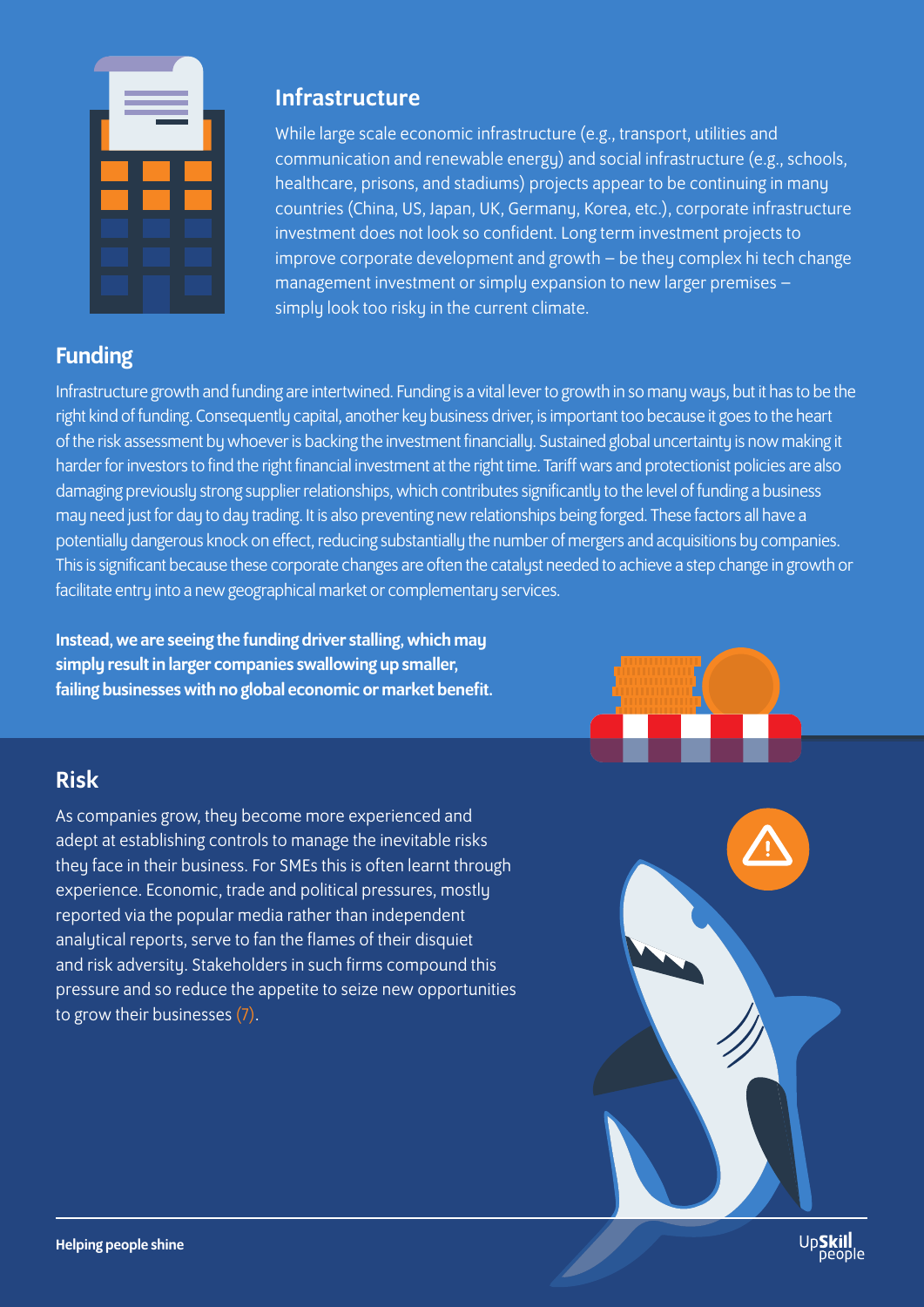### **Technology**

New technology has failed to generate the predicted productivity growth in many industries because the workforce is not sufficiently trained to capitalise on its full potential.

This is casting doubt on the merits of future investment in this area, which in turn is unsettling the markets.



# 4 So, what's left?

If strategy, infrastructure, funding, risk and technology (all our main traditional business growth drivers) are locked in a sea of uncertainty, does this mean we are rudderless? No, because we've omitted one more driver - people. So important and yet so often overlooked in this world of AI and rapid global finance.

### People power

People are the definitive global catalyst. They change the way we think, be it in terms of economics, politics, technology, the environment – EVERYTHING!

They don't just demand and drive change – they are change. Companies that grow fast often have a key individual, an owner or founder driving the business forward – the person with the vision, energy and determination to implement change, taking the business in a new direction, investing in a new opportunity or gap in the market they have identified. But there's another source of "People Power" that's arguably more important because it can be harnessed, developed and scaled – namely the power of the team. Growing a business fast relies on teamwork. Entrepreneurial leaders need to be able to attract reliable, like-minded individuals who they can trust, share the same dreams with, apply the same values and collaborate to help the organisation achieve its goals.

### Low employment's a good thing – right?

We need more people. In the US unemployment is currently 3.6% and has been falling for several years (8). In the UK unemployment has reached a record low of 3.8% (9) and the Euro Area seasonally adjusted unemployment rate fell to 7.6% in April 2019 – its lowest level for over 10 years! (10) There are a number of factors causing this, not least of which is the expansion of the Gig Economy. You could be forgiven for thinking this was all good news. Indeed, low unemployment is often regarded as good thing. However, too low a rate of unemployment can actually have negative consequences, such as inflation and reduced productivity. When unemployment gets too low it indicates a positive output gap – i.e. the market is overusing resources and the economy is becoming inefficient (11). This is exactly what is happening in several major economies in both the West and Asia notably, the US, UK, Japan and Germany. They are employing more people but their productivity per head is falling.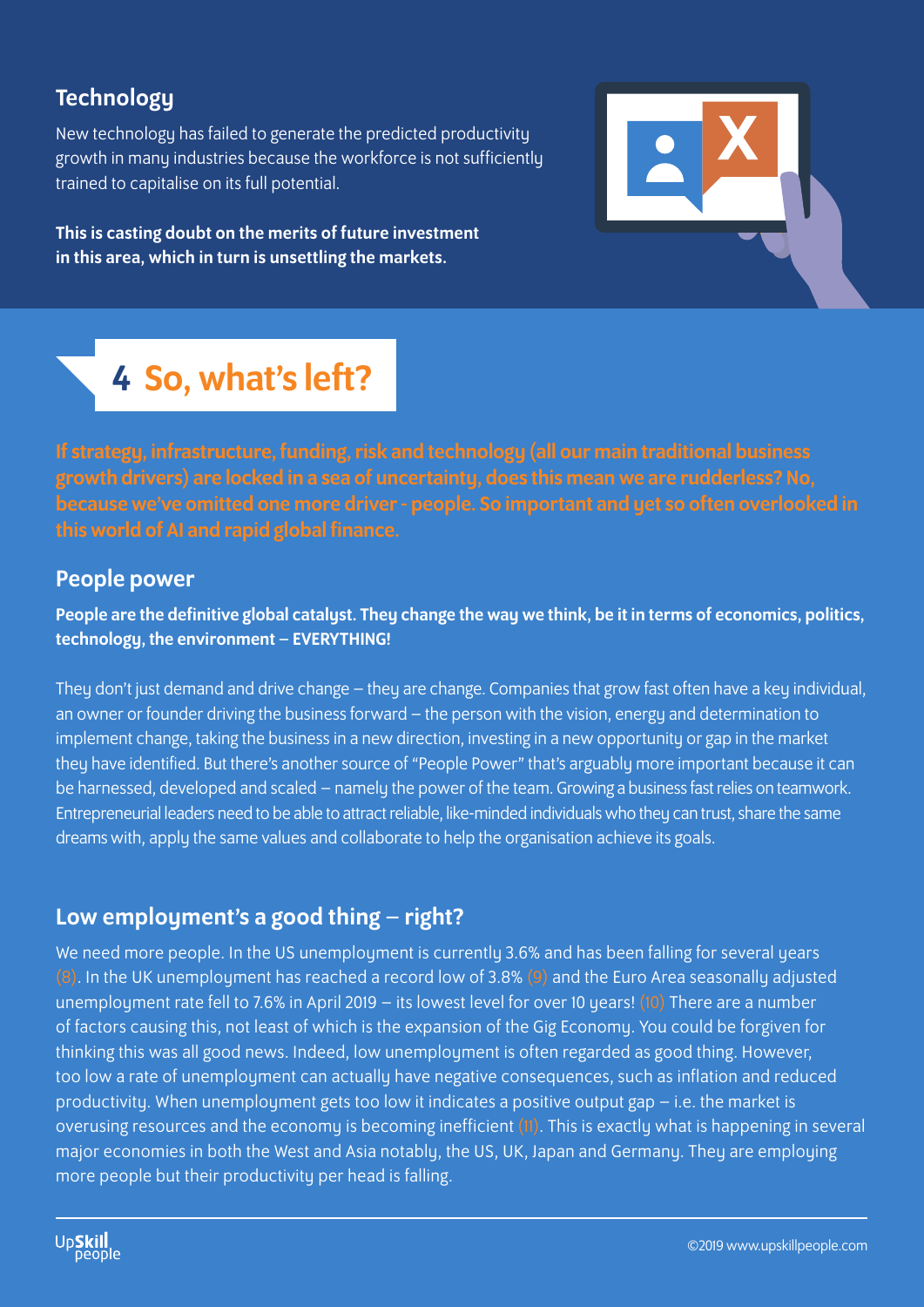

### Top 10 most productive countries (productivity growth, 2000-2015, USD)

*Source: OECD (2000-2015), Level of GDP per capita and productivity (Extracted 2-03-17)* (12)

Hand in glove with all this is wage inflation, which is driven by the demand for labour as the unemployment rate falls. The fewer people available for work the higher the wages they can command. However, the implications for small firms can be severe because their margins cannot absorb such wage rises. Consequently, they must source workers from the less skilled work pools, and this reduces their productivity.

### Productivity myopia

There is also something more sinister and concerning going on. Companies are taking on more people to deal with their immediate needs rather than committing to a substantial longer-term infrastructure or technology-led investment. This strategy is attractive to businesses because it allows them to take advantage of short term but possibly short-lived opportunities without taking on any large scale, protracted financial investment. Should the market decline suddenly, businesses can divest themselves of these surplus workers quickly. The whole foundation of their decision-making is therefore, built on the belief that uncertainty and therefore risk will dominate their markets for the foreseeable future, so they don't plan beyond the next quarter. The danger of this myopic approach lies in the knock-on effect. If companies see their current enlarged workforce as just a stopgap, then they will not invest in their development or management. They won't see them as an asset because they do not believe they will get a return on their investment. This broadcasts to workers that they are not really valued, are not worth investing in and most likely don't have a future with the organisation. As a result, motivation plummets and once again, productivity suffers.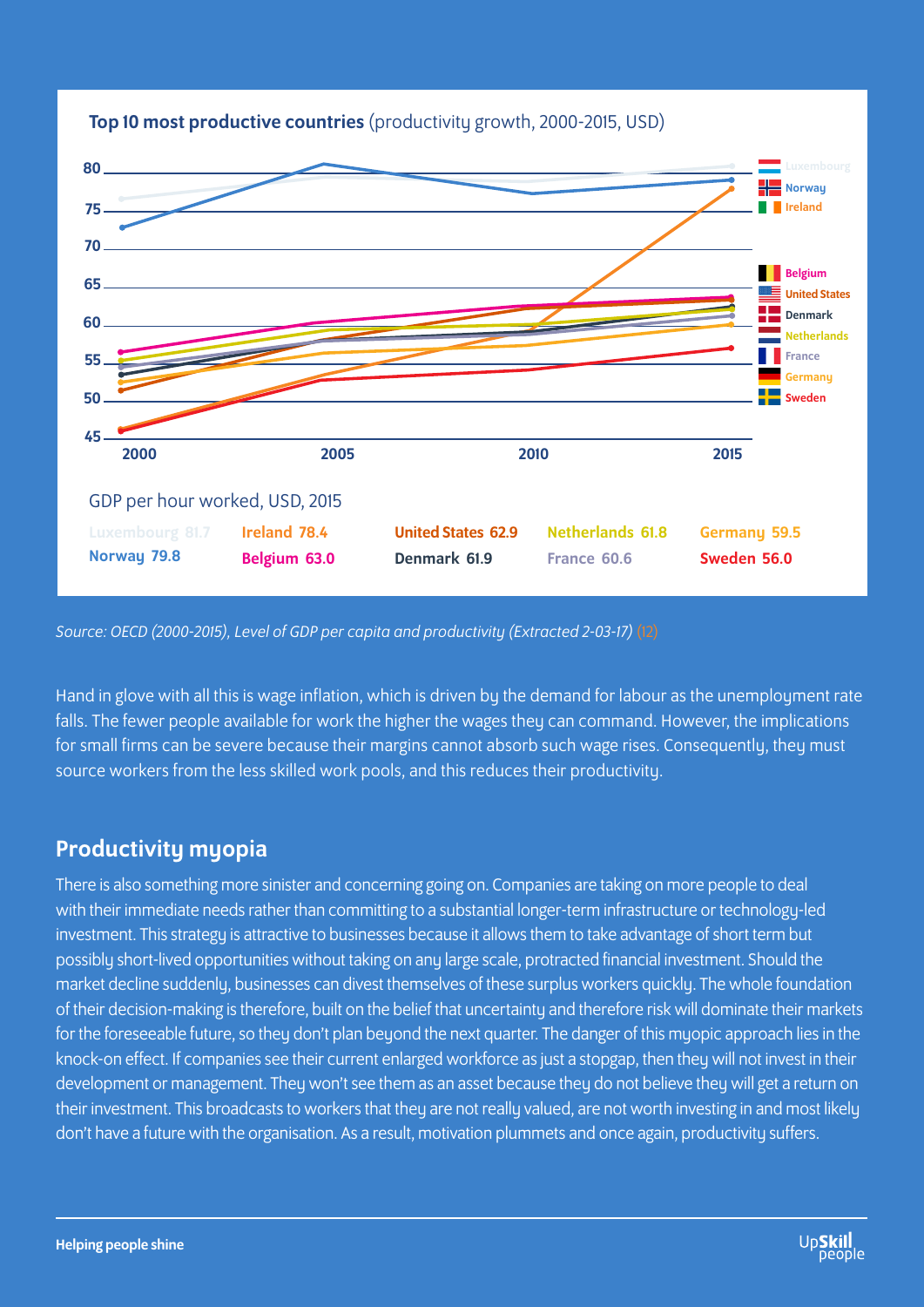What can be done to address this? In a recent study, Dr Margaret Heffernan (13) points to two huge flaws in modern organisational behaviour that has been so widely adopted since the last century. The first is 'Economic Man' - the view that all humans are motivated by financial reward alone. This hasn't worked because people want much more from work than money. They want and need the chance to learn, develop and grow. They want to make a difference, have an impact, be listened to and respected. All of these serve the ultimate need to feel they belong to their community. The second is 'Scientific Management' - the endless personal objectives, KPIs, job descriptions and deliverables are all geared to treating and managing people as if they were machines. They're not and therefore we should not be surprised when people respond badly when excessively pressured, and exhibit unhealthy levels of stress, anxiety and depression that impact upon their performance and productivity.



### Understanding people

Millennials (those born between about 1980 and 2000) prove this point. Millennials became the largest generation in the US labour force in 2016 (14). By 2020 Millennials are forecast to comprise half of all American workers, and by 2025, 75% of the global workforce. According to Gallup, they will change the world more decisively than any previous generation (6). Companies including Ernst & Young and Accenture have already reported that Millennials make up over two thirds of their entire employee base (15)(16).

Millennials became the largest generation in the labour force in 2016



U.S labour force, in millions

*Source: PEW Research Centre 2016* (14)

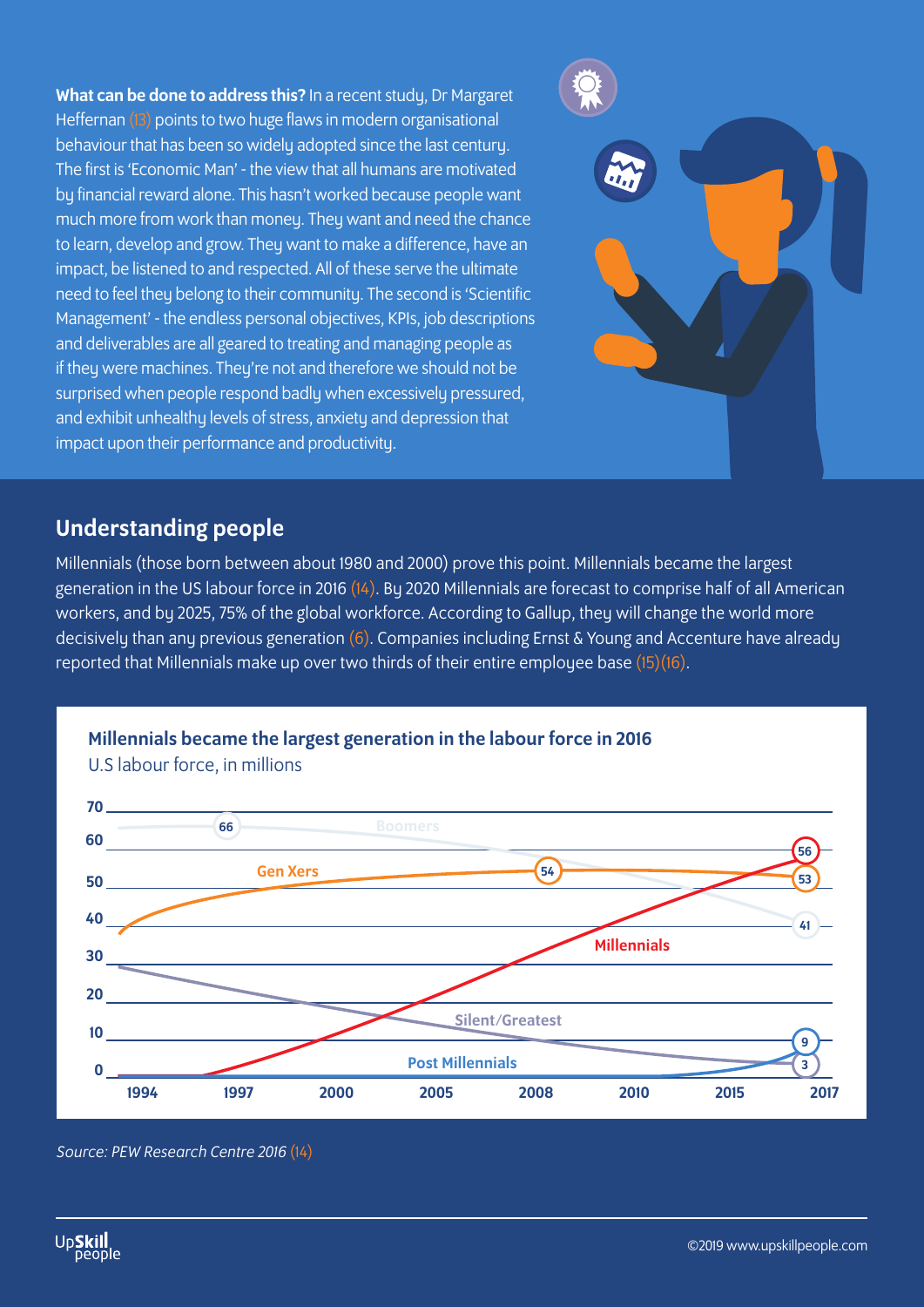For Asia, Millennials have an added significance as their aging population will have a greater impact on their workforce than the rest of the world.



*Source: United Nations 2017* (17)

### Millennials' very different needs

Millennials are important because their new ideas and values are "infectious" and will spread to other generations. This new workforce is very different from its predecessors and with good reason. For a start they grew up during the worst recession in decades and found there were very few of the choice jobs available when they graduated. Millennials don't just want a paycheck. They want to work for organisations with a mission and purpose. This generation is not so much pursuing job satisfaction as craving development.

- 1. Millennials don't want bosses they want coaches, who will value them, both as employees and people, and who will help them grow.
- 2. Millennials don't want traditional annual company reviews they want continuous ongoing dialogue and feedback that reflects the real time social media world they live in.
- 3. Millennials don't want to fix their weaknesses they want to focus on and develop their strengths because for them a job is no longer just a job, it is their life as well.
- 4. Millennials don't believe "jobs for life" exist anymore they feel free to job hop and are less focused on a career.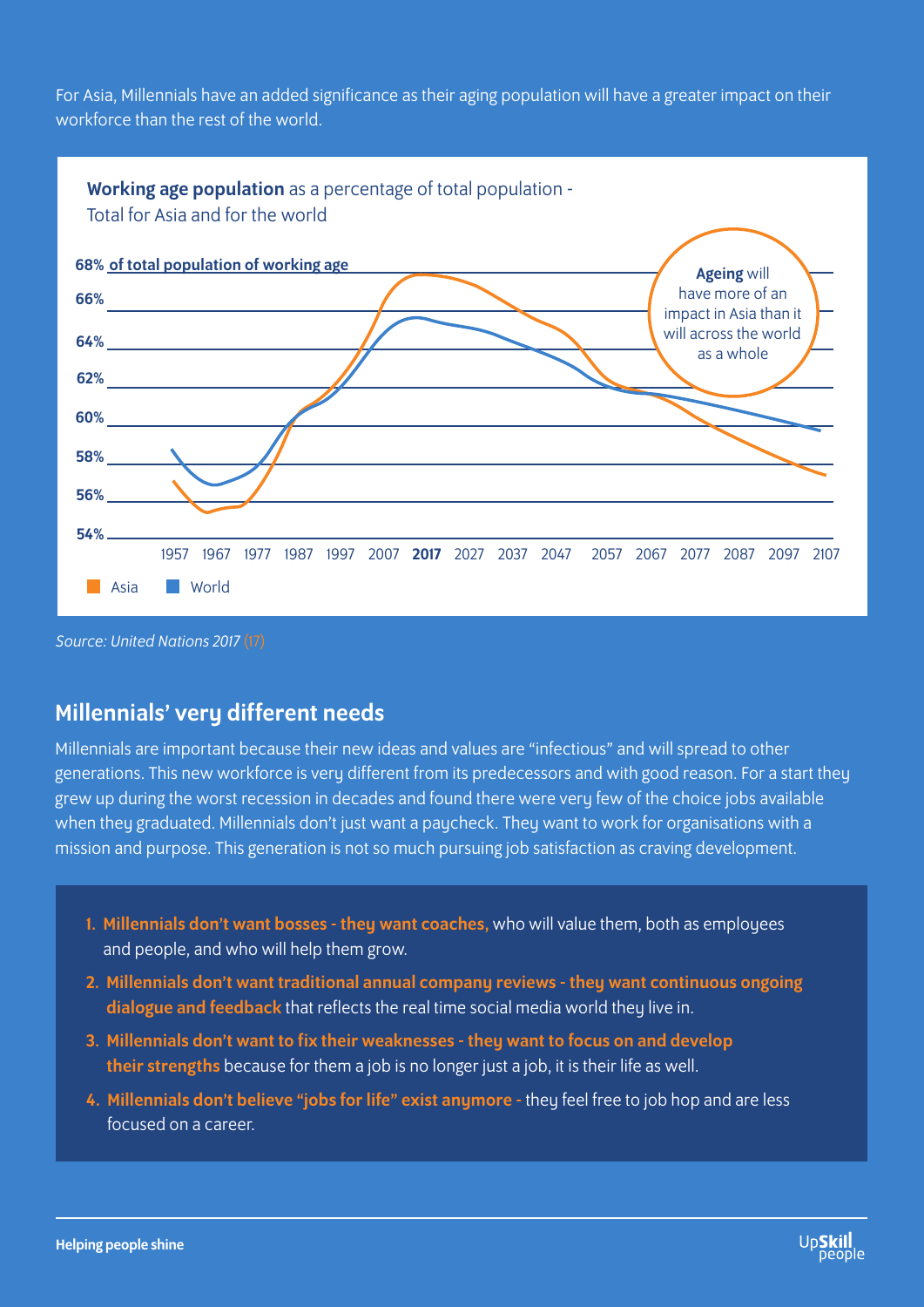Millennials want to "Love what they do" because for them the values of having more time, earning more money and greater security are far less important than for their parents' generation. Millennials no longer believe in the traditional status symbols of profession, job title and where you work. Instead, they have a clear need for a greater sense of self-worth and see work as an opportunity to define themselves. This explains why so many Millennials choose to work for themselves because they cannot find purpose-led businesses they can relate to. The last 10 years has seen a 66% rise in the number of 26-29 years olds in the UK working as freelancers (18). Indeed, according to the Centre for Economics and Business Research, Millennial entrepreneurs have added an estimated £14.4bn to the UK economy in the past decade alone (19).

### And very different problems

Up**Skill**<br>Deople

The increase in Millennial self-employment has gone hand in hand with a dramatic increase in stress related and mental health issues, driven in part by this generation's dependency on laptops and smart phones. This, coupled with a lack of practical business experience, has left many self-employed Millennials considerably worse off than their parent's generation. That said, they are more comfortable with technology, mobile apps and innovative platforms, and are quicker to learn. Social networks and collaborative tools like Wikipedia are second nature to them. Millennials are more natural collaborators and enjoy team working. A study by IdeaPaint (20) revealed that 74% of Millennials prefer to collaborate in small groups. This greater emphasis on teamwork and collaboration has been successfully adopted by many organisations with the creation of open office layouts to encourage co-workers to interact and share ideas effortlessly.

Millennials also want more flexibility, independence and greater employee/ employer trust. Nearly 75% of Millennials believe that it is important that companies offer a "work from home" policy (21). However, remote working limits the opportunities for face to face mentoring and supervision, which some large companies believe explains why some Millennials lack attention to detail and the ability to perform as effectively as their older peers. This could be because more experienced staff no longer have the time to teach new recruits on the job the way they used to. Another factor in understanding this new generation of workers is that they have become far less mobile. This is certainly true in the UK where the number of young people in private rented accommodation who moved for a new job has almost halved in the last 20 years (22). More people now want to live in cities to reduce their commuting time – a complete reversal of aspirations of the 70s and 80s.

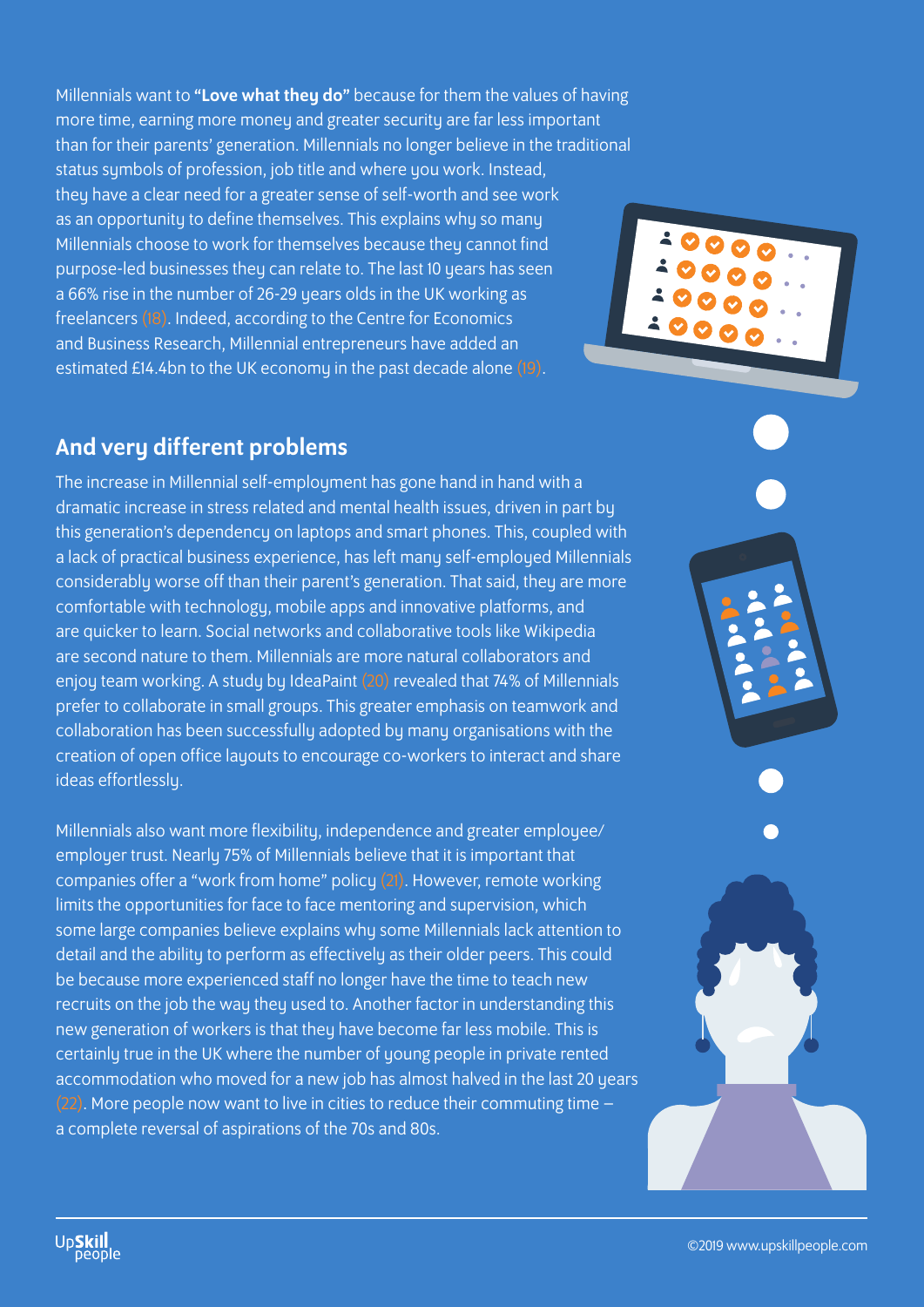### Engagement – productivity relationship

In the recent Deloitte Human Capital Trends 2019 Survey (23), 84% of UK workers stated that employee engagement and productivity are linked. Yet 68% said their organisations did not measure the correlation between employee engagement and productivity. Only half of UK employees considered their organisations to be effective at creating a positive work environment and only two-fifths considered their employer to be effective at creating meaningful work. The chart below from Gallup's own Millennials report (6) reinforces this point and highlights that among Millennials, engagement is lower still. And the UK is not alone in this.





Will Gosling, partner and human capital lead at Deloitte UK observed: "People, or human capital, is a business's biggest asset, and creating a positive work environment is fundamental to the success of any business."

However globally, companies are demonstrating a huge lack of understanding and unwillingness to embrace employee engagement. He argues that employers are already facing significant disruption challenges from technology advances to demographic changes, and an unproductive and unengaged workforce simply should not be one of them (23).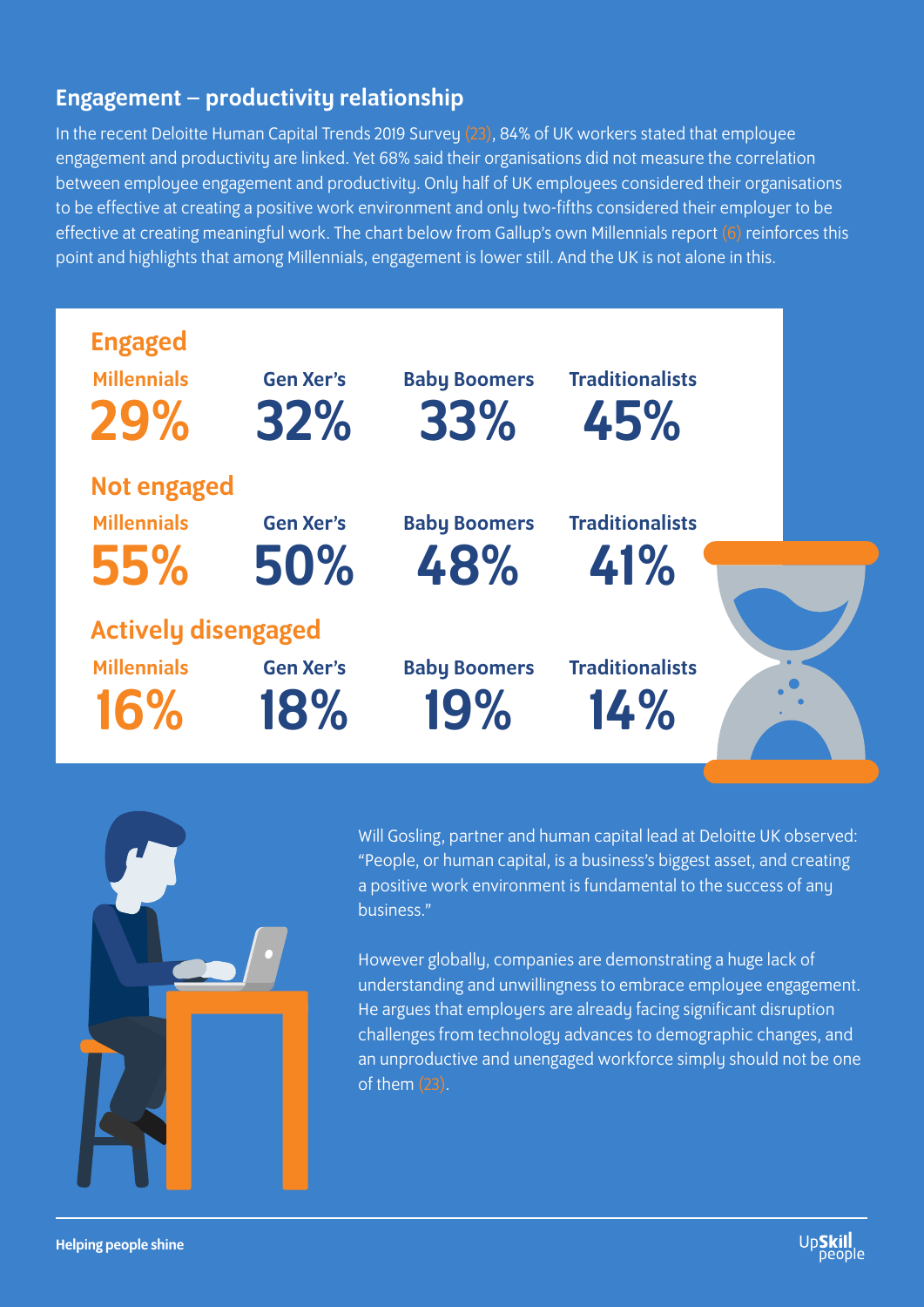### Technology – productivity gap

The Deloitte survey also suggests that UK employers are struggling to keep up with the pace of technological change. Only 22% of UK employees are satisfied with their organisation's use of technology, compared with Germany where 51% of its workforce are satisfied, and the global average of 38% (23).

In her study Dr Margaret Heffernan (13) makes it clear that this is not a question of man versus machine. She argues that no matter how much technology improves things, we still need human creativity, collaboration and reflection. Dr Heffernan goes on to explain that our workplaces must be organised in such a way as to develop people's ability to work together, to grow and explore. She points out that technology does not do away with humans. It does the exact opposite. Technology makes the human part of work more important than ever and this is completely misunderstood, underdeveloped and underrated by most organisations. Dr Heffernan argues that the drive to digitise and automate everything we do ignores the fact that what really motivates people at work is each other, and their ability to work together and satisfy each other's needs. Gallup's report concurs (6).

Dr Heffernan believes that far from negating jobs, new technology will ensure that organisations will need to acquire more people with new skills, more often and at a faster rate than ever before. AI led systems will automate more processes, allowing for faster and better decision-making, e.g. forecasting future customer purchasing trends for retailers. Such automation will result in a greater focus on people and the need to upskill them to manage such technological advances. It will be also far more effective for businesses to develop these new skills with people from within their organisations. This will also build greater loyalty, commitment and collective wisdom but most important of all drive productivity per head upwards.



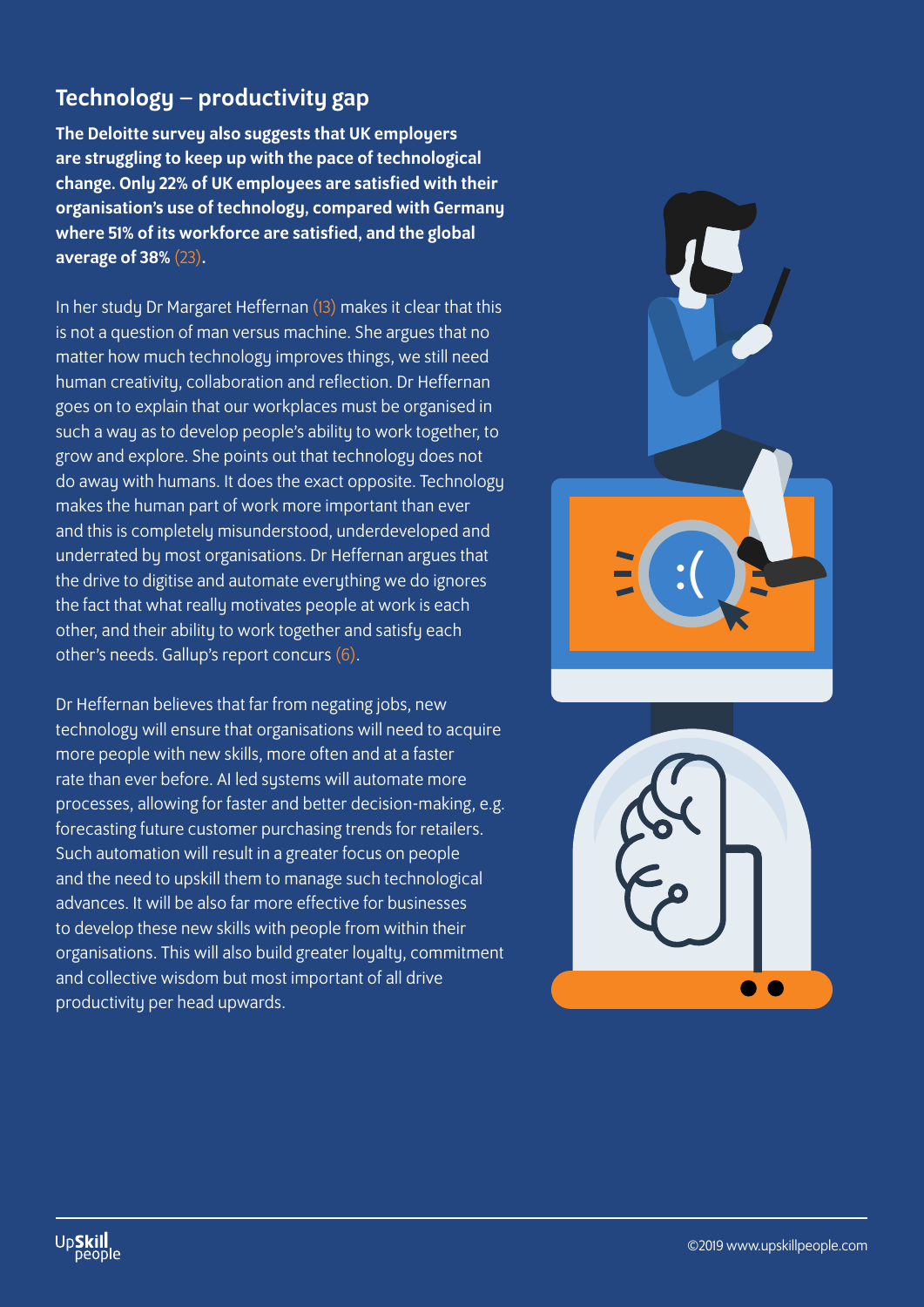### New path to productivity growth

Development of our people's skills needs to be deeper and broader than before. In Deloitte's Report (23), 70% of UK employees interviewed said their organisation promoted career growth opportunities, as part of its employee experience, but only 36% believed their organisation was effective or very effective at engaging employees in this area. Only 18% of UK respondents believed that their company's leadership programmes were effective at developing leaders to meet evolving business and economic challenges. 24% believed that how a business is run, and its organisational structures, get in the way of leaders effectively managing teams. The same survey also found 69% said they had no incentive to learn new skills.

Gallup's Report  $(6)$  discovered that weaknesses never develop into strengths, while strengths develop infinitely. Gallup believes this is arguably the biggest discovery they have ever made on the subject of human development in the workplace. However, many entrepreneurs would probably tell them that they've known this for years. Clearly organisations cannot ignore weaknesses, but they can take measures to minimise their impact. By becoming a strength-based culture, Gallup argues we can increase productivity at a far greater rate.

### Unlocking people productivity

Gosling states that the Deloitte survey (23) confirms the importance of leadership and learning in the face of change, but it is the employee experience that will drive the success of a business's main asset - its people - and guarantee it is ready for the future of work...

...Not strategy, infrastructure, funding, risk or technology but our people.

In a recent project Dr Heffernan (13) interviewed companies that survived the last global financial crisis. "I wasn't particularly looking for it but every single one of them said that what got them through the crisis was the loyalty of their people, the fact that they had worked together for so long and that they weren't prepared to give up. It's the exact opposite of the gig economy."



Dr Heffernan clearly agrees with Gosling. She observed that those

companies who give enormous employee freedom and measure them as little as possible actually achieve greater success bu fostering a culture for creativitu and innovation. Theu do this bu opening up new opportunities for people to learn across their whole organisation and to keep acquiring new skills. Such companies recognise that people are more than the sum of their pay cheques. They understand that the better social relations are across their organisation, the more effectively information is shared and the more productive they become. This is why they not only survive but also continue to be successful.

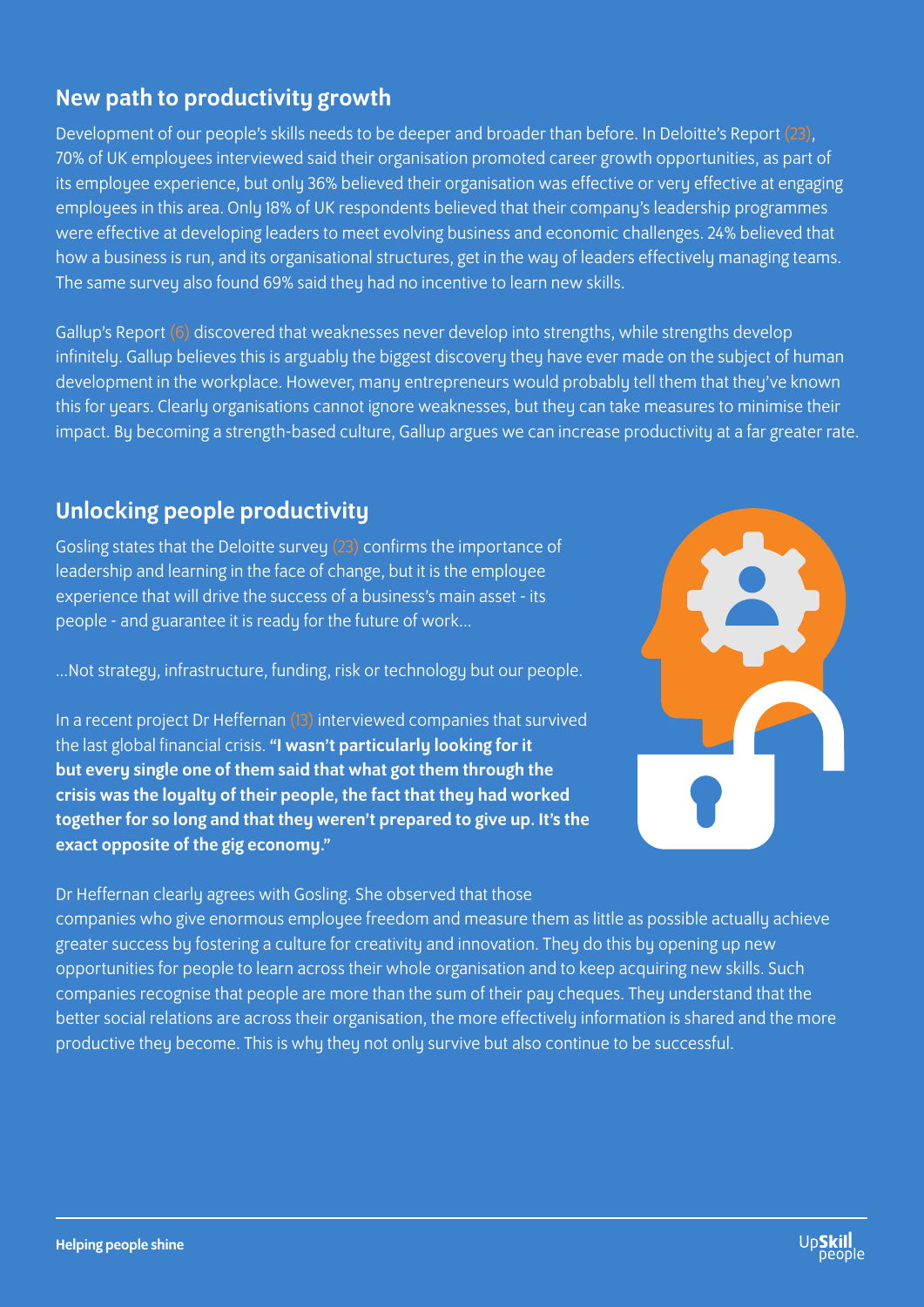# 5 Increasing productivity where do we start?

People are unquestionably a business's most important asset in determining its future success. The potential for greater productivity per head is always there but how do we tap into it successfully without alienating, exploiting and losing our people? Our success depends entirely on how much effort we invest in understanding and responding to our people's real needs as much as our own. Here are recommendations to increase productivity:

### 1. Act in real time

If we want our people to be more productive, we must act now and decisively. Never mind about tomorrow's leaders and managers – what about today's? Strive to understand them better, engage with them as equals, inspire purpose, encourage development, provide motivation and practical coaching to help them achieve more than they ever thought possible.

### 2. Cumulative marginal gains

Instead of trying to make an instantaneous quantum leap in your people's productivity overnight, apply the principle of marginal gains theory. Plan and implement small but significant improvements in every aspect of your business that will have a positive impact upon your people's daily working lives. The cumulative effect of this investment will get noticed, be appreciated and rewarded in productivity benefits.

### 3. Become a purpose-driven organisation

Organisations must become purpose-led businesses so their employees can see they actually "walk the walk" not just "talk the talk". To convince and motivate them, companies must make sure their practices are fully aligned with their stated purpose. There are five steps to becoming a purpose-driven business. These are (25):

- Get the owners and directors on board. Change the articles of association to reflect that the business is now about benefiting all stakeholders with a clear stated purpose.
- Embed purpose at all levels of the company so it is communicated from the bottom up, not top down.
- Give employees permission to challenge their leaders if they feel that they have moved away from the purpose of the company.





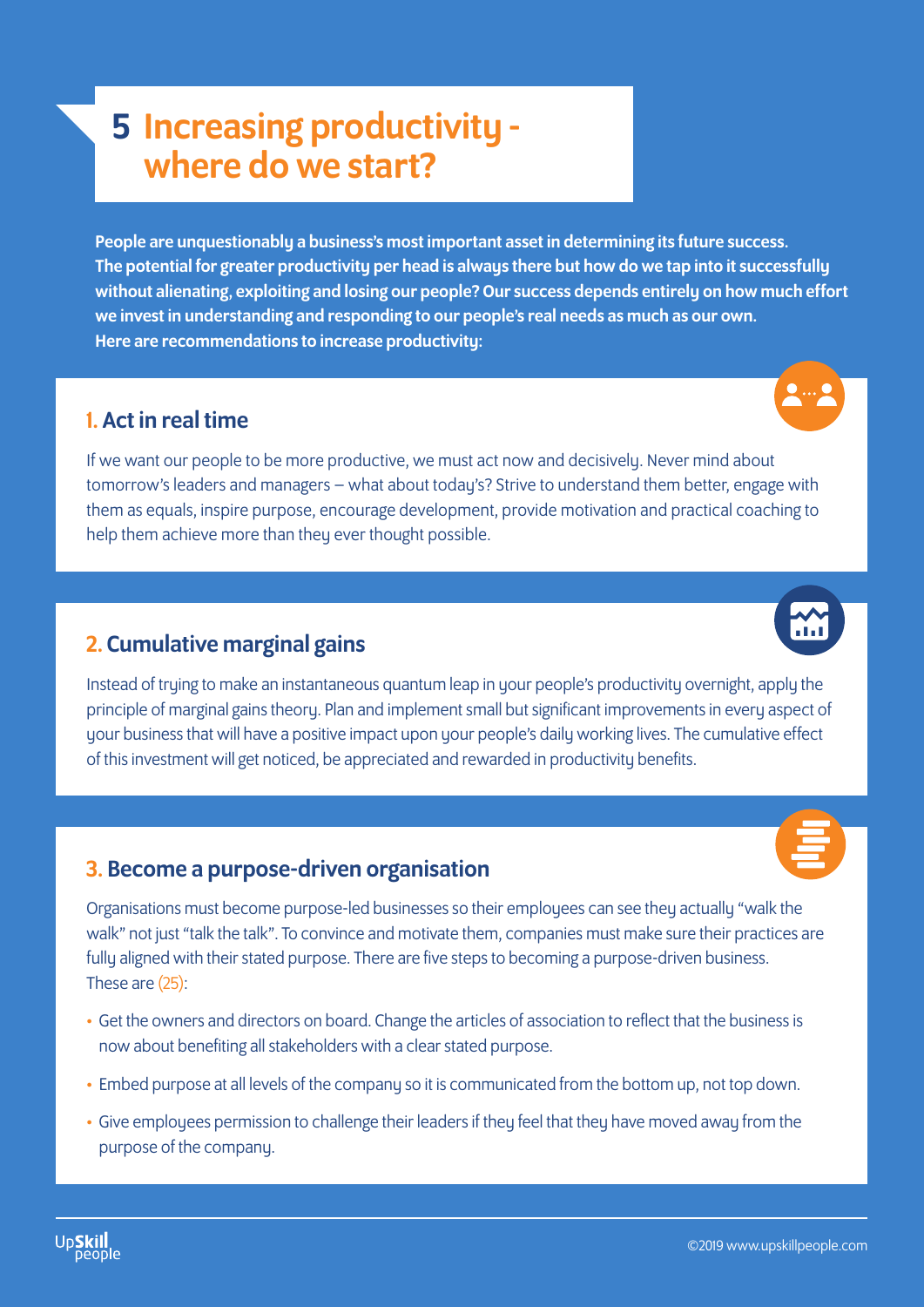### • Base hiring and promoting on values so your employees can have confidence in your decisions.

• Be transparent in your annual reports and in relation to the measurement of your values.

Employees crave fulfilment by working for purpose-led organisations. Give them meaningful work with purpose and they will reward you with loyalty, motivation and enhanced productivity.

### 4. Engagement

Let every voice be heard in the company. Engagement means asking for input and opinions on key issues and listening to the replies. Employees must be encouraged and allowed to question and challenge their leaders more. Not just about the purpose and direction of the company but also more practical matters like workspace, working hours, holidays, etc. We need to involve our people and be involved with them and their lives.

### 5. Flexibility

Actively foster more flexible work arrangements, greater remote and home working. Be more flexible about working hours and holidays. Provide more digital communication to reduce meetings and implement more family-friendly policies. This makes organisations more attractive both in terms of recruitment and retention because this is what workers want. It also cuts the number of lost days due to stress related sickness and reduces tiredness from excessive commuting. It even alleviates traffic congestion and helps the environment through reduced pollution and carbon emissions. A win-win all round.

### 6. Strength-based culture

Develop a strength-based corporate culture that focuses on, builds and celebrates people's different strengths, while identifying and marginalising their weaknesses. Abandon the outdated annual review in favour of frequent, constructive interventions, regular appraisals and informal two-way feedback sessions. Demonstrate that the company has a policy that listens and acts on what it hears. Add to that a clear indicator that no judgment will be passed, and you have the foundation for a truly loyal and empowered workforce.

### 7. Welcome to the team

It is time to change the traditional workplace. Tear down the conventional corporate organisational structures and hierarchies and rebuild new, more equitable team structures. People are naturally creative problem solvers. People like people, and they need to be together. They want to work together and to spark off each other – it is the essence of collaboration. These new teams will thrive in the positive collaborative environment leaders create to improve their organisation's productivity.







U



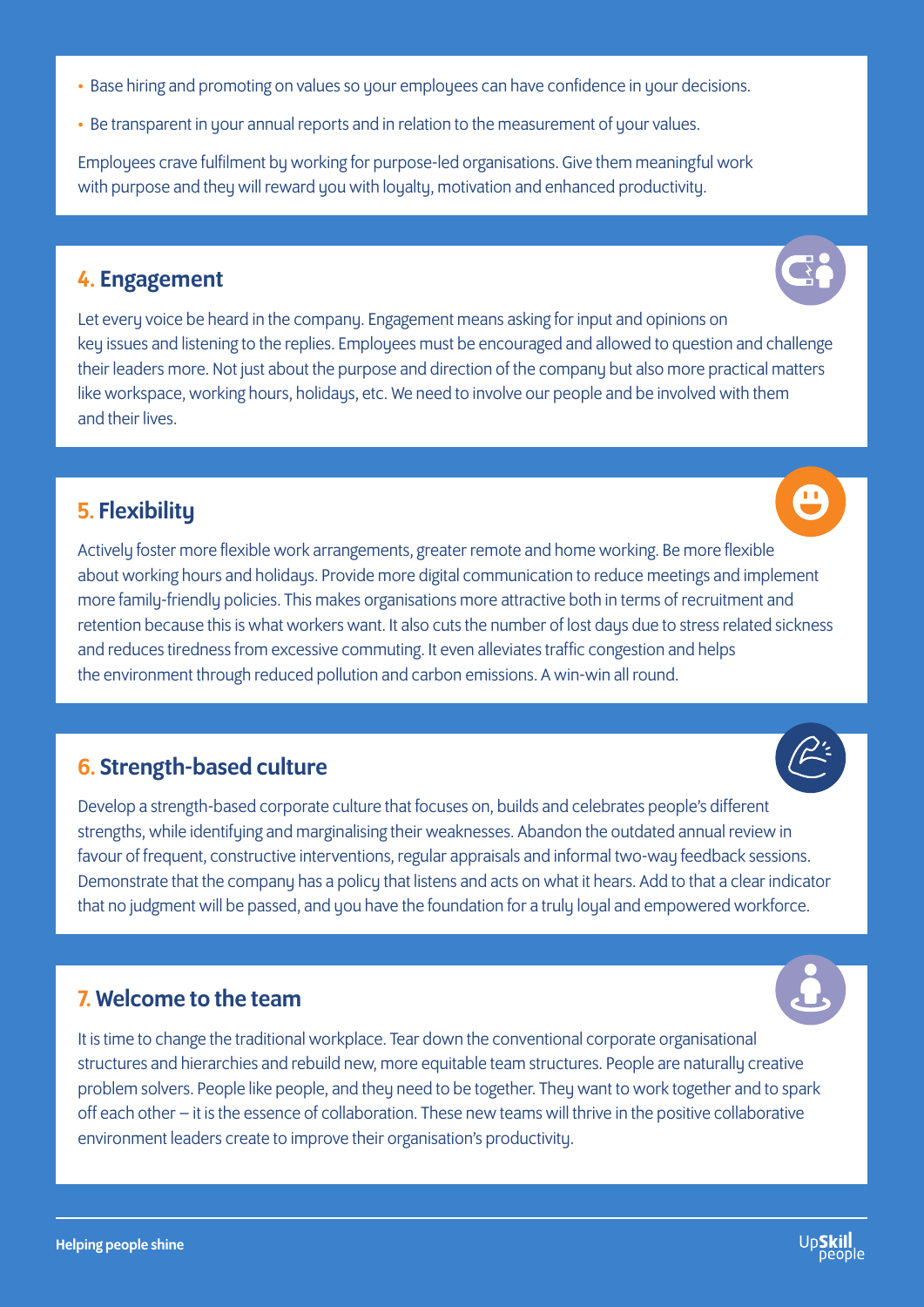### 8. Empowerment

Probably the single biggest demonstration of empowerment for companies is to give its employees the freedom to manage themselves. Self-management encourages teams to go beyond basic task and performance management metrics such as OKR (Objectives, Key Results) and exceed their organisation's expectations. Apart from the message of trust this sends out, it encourages workers to take ownership of their own work and its delivery. It has the added advantage of avoiding micromanagement.

Corporate cultural barriers are more important than technological ones and harder to overcome but through empowerment this need not be insurmountable. Workers will often identify their own skills gaps, such as digital communication or other technology skills. Given the freedom to address this, they will undertake such training willingly. Empowerment coupled with access to relevant learning and development programmes is therefore, both highly effective and productive. It is also more cost effective because it does not require constant supervision.

### 9. Recognition and benefits



Recognition is the simplest and yet often the most effective motivator across workforces of all ages. Sincere appreciation, be it public acknowledgement in front of their peers or just saying: "Thank you" can leave a lasting impression, not just upon the recipient but also all those around them. It is a big deal and makes a positive impact upon employees' attitude and therefore their performance at work. In addition to recognition, companies should run positive feedback and inclusive brainstorming sessions to demonstrate how much they value their employees' input. In this way they can encourage them to see, work towards and become part of their organisation's bigger vision, rather than just carrying out their day-to-day tasks.

Leaders must deliver on their corporate promises promptly and be seen to be doing so by all their employees. Benefits remain a tangible expression of appreciation towards employees for their hard work. It boosts morale and productivity. Whether it is a company car, income protection, health or life insurance, these benefits are highly valued and relatively cost efficient to provide. The secret is to get the balance right. These are rewards for great service and as such a privilege not an automatic employee entitlement.

### 10. Wellbeing

40% of long-term absence from work is due to mental health problems. Supporting employees with the right benefits can help reduce stress levels significantly. Dr Margaret Heffernan says treating people with human compassion, dignity and respect is the key to true workplace wellness (13) and with it, productivity. She says you can't manage people with engineering precision. Goals, targets and KPIs now systemic in business, education and the public sector just make everyone feel like an insignificant, unappreciated cog in the machine.

Vitality has been running Healthiest Workplace Awards for the past 6 years in the UK (26). 2018 winners, Nomura and Adidas state that by prioritising and elevating employee engagement, health and wellbeing within their organisational strategies, they can achieve better employee health outcomes as well as tangible business benefits. They clearly believe improved employee health drives enhanced productivity and performance. This in turn gives these companies a stronger competitive advantage and of course builds a healthier society for all.

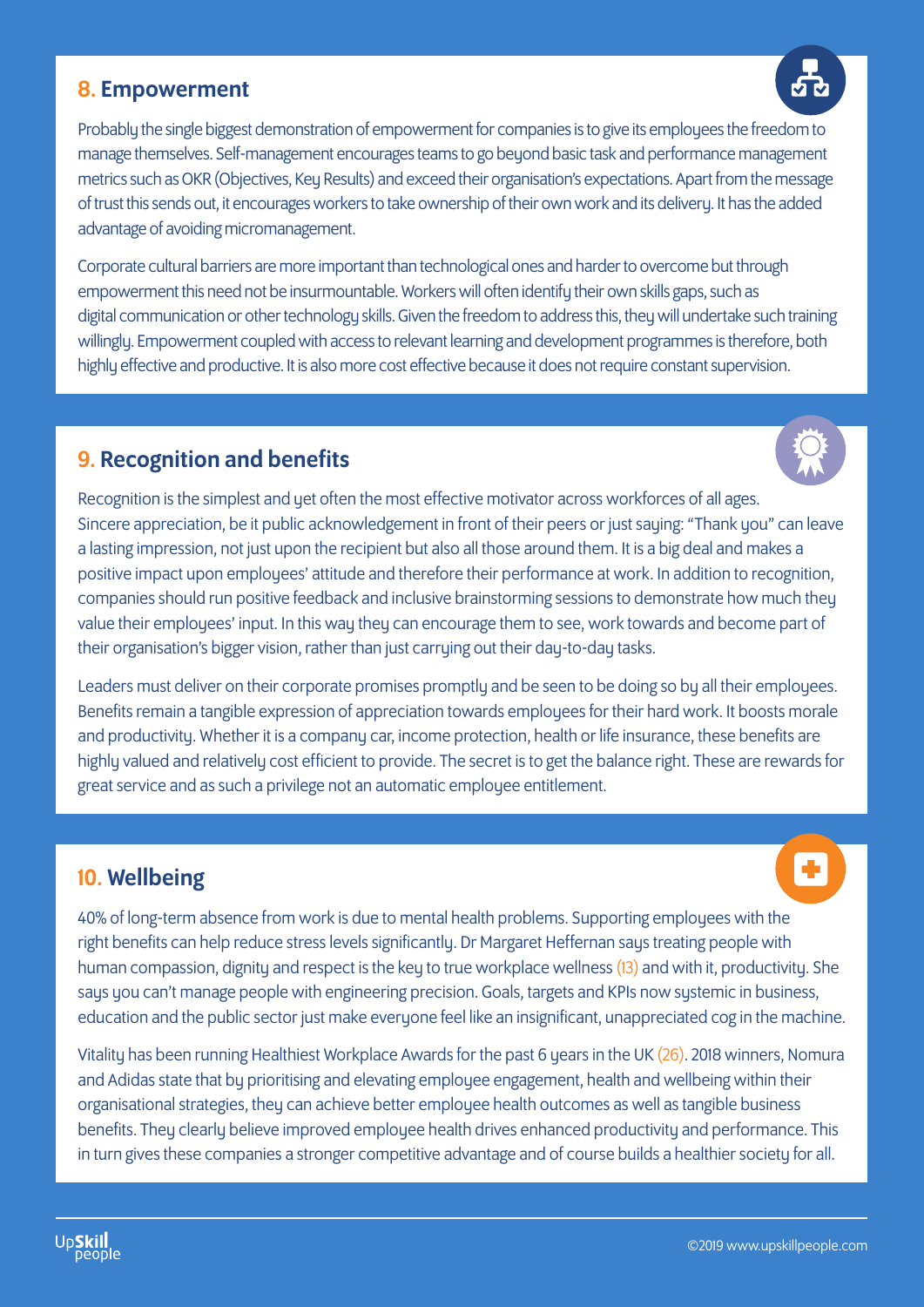### 11. Improved work/life balance

Recruitment interviews are now a two-way process because it is a seller's market. For this and other reasons, the employer brand is very important. Therefore, organisations need to clearly demonstrate that they really understand their employees and their needs. Supporting a healthy work/life balance with flexible hours, help with children, flexitime and support with general everyday life problems are highly attractive qualities new recruits and existing workers are both looking for. This not only reflects well on the company but also reduces external pressures on employees, which in turn ensures they remain more focused and productive when they are working.

### But most important of all of these is…

### 12. Development

In the Deloitte Report (23) 87% respondents stated that learning was important, or very important in driving employee engagement but 15% described their company's learning culture as inadequate. Gosling states that leaders need to act now in order to re-skill their workforces to future-proof their businesses. Artificial intelligence is not new, but the pace of change is and organisations risk leaving swathes of society behind.

Faced with longer careers and a multi-generational workforce, employers need to invest more in their people's development and to do so more frequently. They must be more flexible in order to attract, develop and keep teams that can deliver. Organisations need to induct and develop new people more quickly in order to retain their interest, their motivation and their loyalty. Some will still leave, and organisations need to accept and even embrace this. Former employees can be excellent advocates for others to join a company and may even return themselves. Leaders must have the courage to implement frequent learning interventions and blend these with other self-driven development so that all new skills gained are idea rich, practical and useful. We also need to measure the softer skills employees learn too. Digital communication skills, awareness and the use of technology generally will undoubtedly play an important part, but they are not a solution in themselves or an easy option.

Given the emergence of new team structures, manager development has now become a vital catalyst for growth. There is a greater need than ever before to upskill and develop effective managers who can maintain motivation and retention. They will lead rather than drive their teams to achieve greater performance and productivity by acting as coaches and mentors. These new managers will also play an instrumental role recruiting new talent – identifying it early on, nurturing it and keeping it. They will also be responsible for their development - both in terms of depth and breadth of knowledge and experience, as well practical applications of their newfound skills. This is very important because if employees consider their existing skill set too niche and see no opportunity to address this where they are, they will leave. Creating this new generation of "Millennial Managers" requires a fundamentally different approach to manager learning and development – one that is more interactive and based on mutual respect for all.

It's true that "A bad manager is expensive, a good manager is priceless".

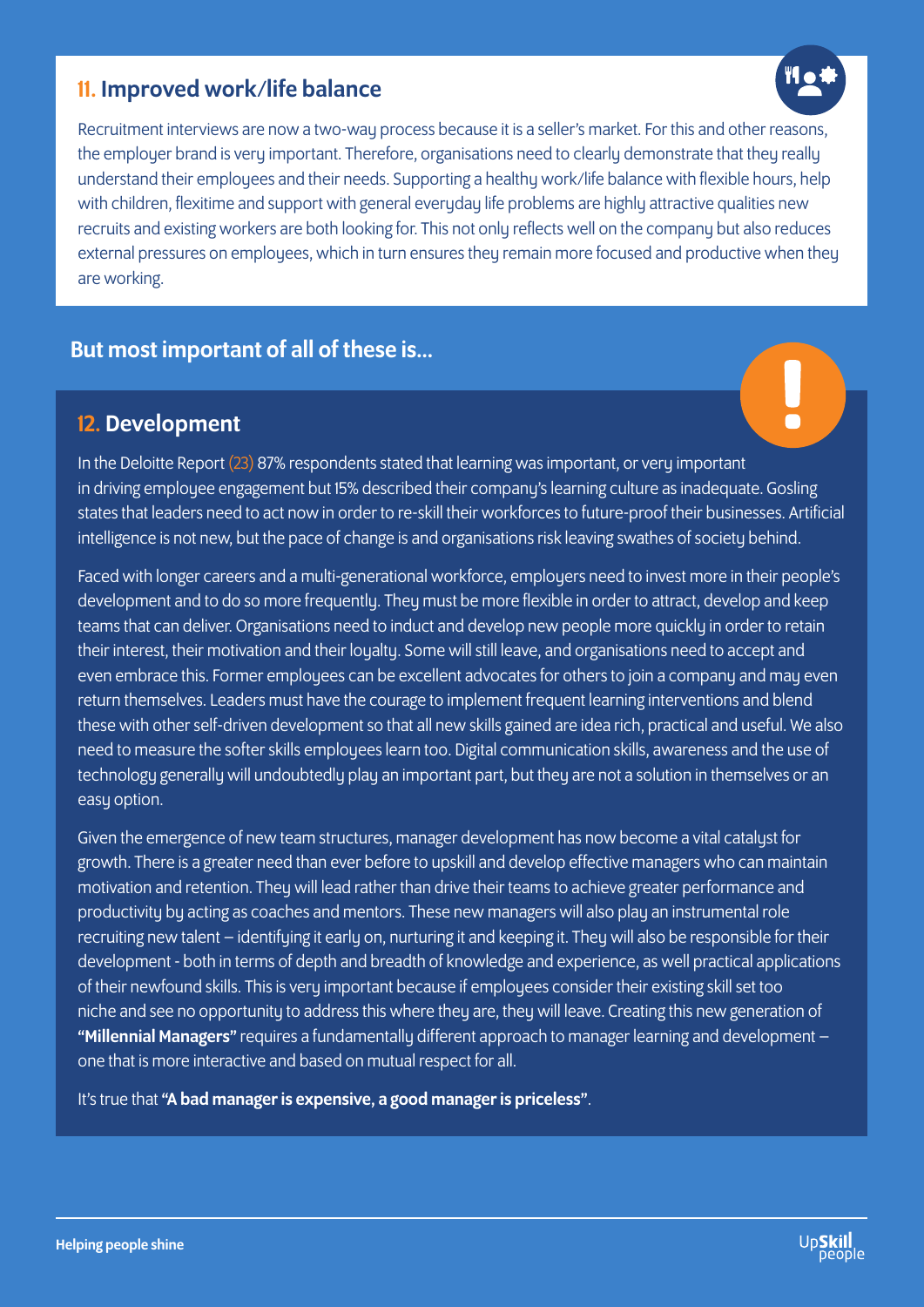# 6 Conclusion

People are a contradiction, offering simultaneously both incredible opportunities and the mother and father of all frustrations. Yet people are the one lever we can pull in times of uncertainty like these and effect phenomenal impact upon the performance of our businesses – providing we do our homework first. Get it right and we can achieve a positive, cumulative productivity effect, adding tangible value to the bottom line. Get it wrong and the negative spiral will drag fortunes down and reputations with it.

The link between development and productivity is clear. Therefore, if as organisations we demand growth, we must equally demand investment in our people. To succeed in the future, employers must actively support and encourage their staff to upskill. Most of us struggle to find the people we need for our businesses. If we can't find them, we need to create them, through proactive engagement and development. Businesses who continue to say that their staff should train themselves are at the mercy of the market and will not survive. If we don't change our thinking and our corporate behaviour, we will never succeed, no matter how clever our strategy is or how superior our products and services are - because without properly prepared people, we can never deliver.

### So, to answer the question, how do we get a better business? Not just for 2020 but also beyond?

It's the managers in our businesses, because theu lead teams and increase productivity!

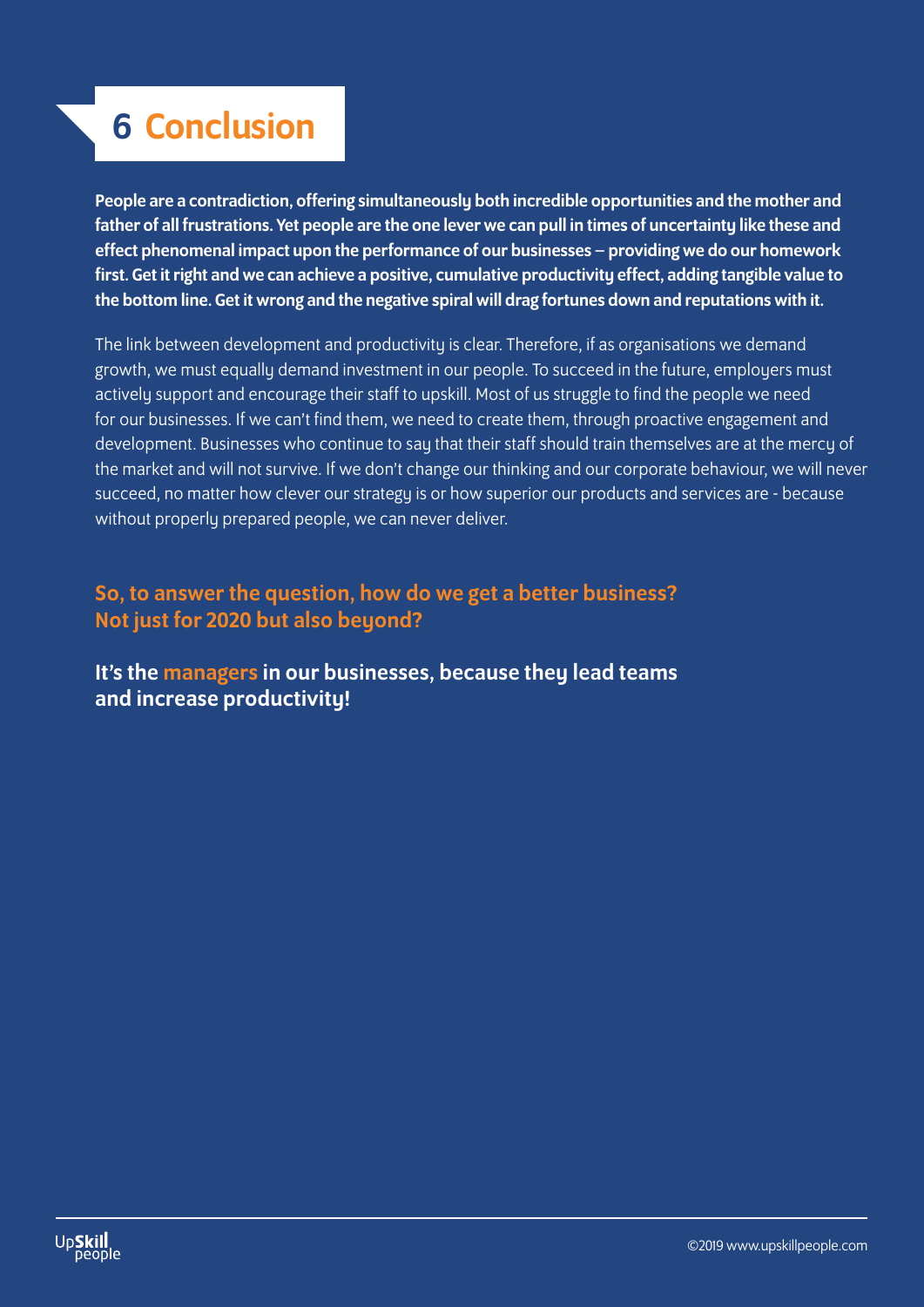# References

- 1. CEPR Centre for Economic Policy Research, WUI – World Uncertainty Index, 2016
- 2. Black Rock Investment Institute, 1 Apr 2019
- 3. Schroders Outlook 2019: Asian ex Japan Equities Report, 12 Apr 2018
- 4. Lazard Asset Management Outlook on Emerging Markets, Apr 2019
- 5. The 17th Edition of Bain & Company's Annual Luxury Study, Jan 2019
- 6. Gallup Report: How Millennials want to Live and Work, Mau 2016
- 7. Masterclass Magazine Article by Ronnie Bowker, Ernst & Young, Birmingham, Nov 2018
- 8. US Census Bureau and Bureau of Labour **Statistics**
- **9. UK Office of National Statistics**
- 10. Eurostat
- 11. Investopedia The Downside of Low Unemployment, 19 May 2019
- 12. OECD (2000-2015), Level of GDP per capita and productivity, Extracted 2 Mar 2017
- 13. 'Technology makes the human part of work more important than ever' Study by Dr Margaret Heffernan. Reported in The Irish Times, Feb 2019. Ref: Wilful Blindness, A Bigger Prize, and Beyond Measure: The Big Impact of Small Changes.
- 14. PEW Research Centre, 2016
- 15. Ernst & Young, 2018
- **16.** Accenture, 2018
- 17. United Nations, 2017
- 18. This Morning News, Apr 2017 & Aug 2018
- 19. Centre for Economics and Business Research – Millennials Report, 2018
- 20. IdeaPaint Millennial Study, 15 Jan 2019
- 21. The Deloitte Global Millennial Survey, 2019
- 22. Resolution Foundation Report Jun, 2019
- 23. Deloitte Human Capital Trends, 2019 Survey
- 24.www.theconversation.com, Oct 2017. More visions of the year 2000 from En L'An 2000, a series of cards from the turn of the last century, www.publicdomainreview.org
- 25. 5 Steps to Becoming Purpose Driven by Paul Hargreaves, CEO of Cotswold Fayre
- 26. Vitality Britain's Healthiest Workplace Awards: www.vitality.co.uk